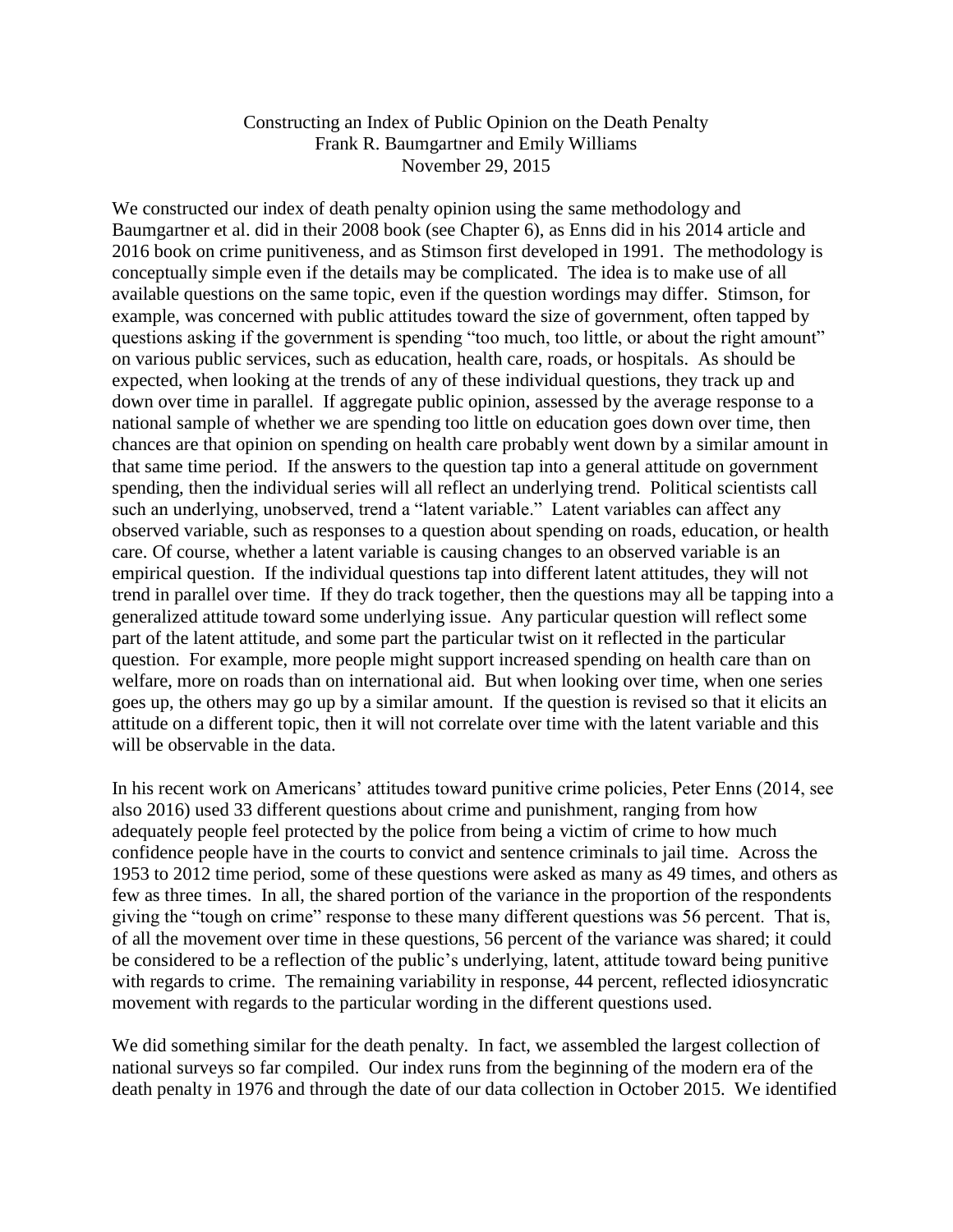488 national surveys with 66 distinct questions about various aspects of the death penalty (in a 2008 book, Baumgartner and colleagues used 292 surveys from 1937 to 2006 to develop a similar index). These questions were asked as many as 25 times (for the Gallup Murder question), but all were asked at least twice. Our index on death penalty opinion explains 72.51 percent of the underlying variance. In sum, we have constructed the most comprehensive assessment of public opinion on the death penalty ever assembled. In contrast to any single survey, since ours is based on 488 national surveys, the sampling variation is reduced to a minimum.

The tables below present, first, the exact question text for all the question we used, as well as the Question ID; these are listed in alphabetical order by the Question ID. In the final table, technical details are presented for each of those Question IDs: how many times the question was asked, its statistical factor loading on the overall index, its mean value, and its standard deviation. The higher the loading on the first factor, the stronger the question contributes to the overall factor. (Loadings on the second factor are all zero.) Note that in the Stimson algorithm, the logic is simple. Neutral and no-answer responses are eliminated, and the percent of prodeath penalty responses is divided by the sum of the pro- and anti-death penalty responses. This single number, along with the sample size, the date of the survey, and the question ID go into the algorithm. Based on sample size and the degree of loading on the overall index, each observation then contributes proportionately more or less to the resulting score. Note that questions posed just once never enter the calculation, as the algorithm looks at movement over time for two or more occurrences of the exact same question wording, by the same survey firm or organization. Thus, it controls both for "house effects" as well as for "wording effects." Further, keep in mind that the first several questions listed in the last table below, the most wellknown, frequently asked, and familiar questions from Gallup and NORC, generate the core of the index we use, with extremely high factor loadings. This means that the simple correlation between any one of those series and the overall index are correspondingly high. A graph of two of them together would show parallel lines.

It is important to understand, but perhaps slightly counter-intuitive, that since the index reflects the combined results of many different question wordings, the numerical value of the index is difficult to interpret; rather *changes in the value over time* are of interest. That is, for example in the tables below it is clear that the Gallup Murder question, posed 25 times in our dataset, has an average value of 73% pro-death penalty. (This is higher than what would be in the raw survey responses because our calculation eliminates neutral and no-opinion responses, as described above.) The NORC question with the same question wording also has the same average value: 73.6. But the Gallup question allowing for the option of Life Without Parole has an average value of 57.5. (See the first three rows in Table 2, below.) In fact, looking down Table 2 below, it is clear that some questions have relatively low average scores. The virtue of the index is that it allows us to use the shared variance of diverse questions posed over time in order to generate a nuanced and highly accurate understanding of the *dynamics* of public opinion over time. But because it incorporates responses to so many different questions, and makes use of all questions that happen to have been posed in reputable national surveys made available through iPOLL (made available by the Roper Center for Public Opinion Research), the value of the index is completely determined by the mix of questions that were fed into it. We adjusted the value of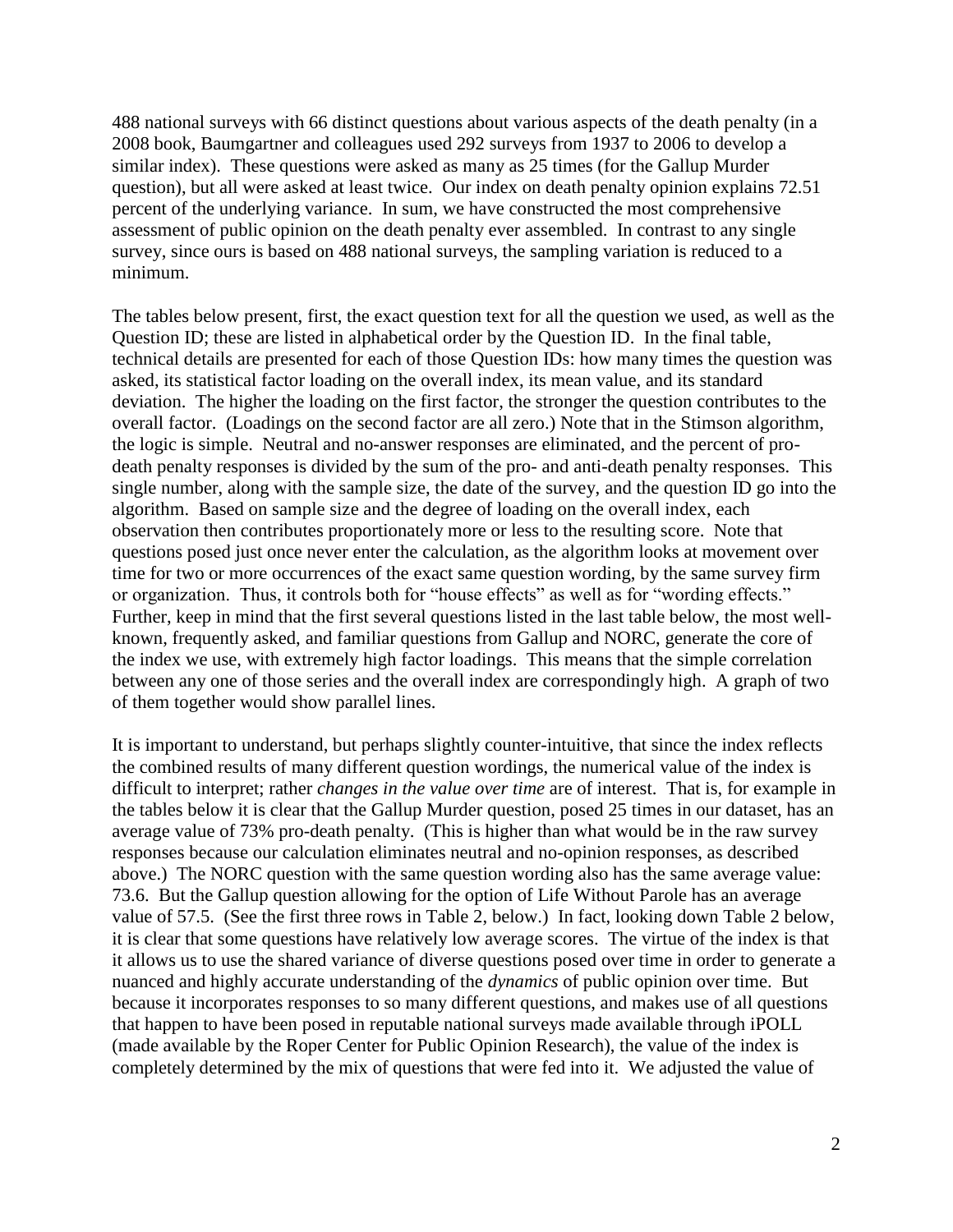the index to have a value of zero in 1976. Therefore, it can be interpreted as higher or lower than it was at that time.

## References

- Baumgartner, Frank R., Suzanna L. De Boef, and Amber E. Boydstun. 2008. *The Decline of the Death Penalty and the Discovery of Innocence.* New York: Cambridge University Press.
- Enns, Peter K. 2014. The Public's Increasing Punitiveness and Its Influence on Mass Incarceration in the United States. *American Journal of Political Science* 58, 4: 857–872.
- Enns, Peter K. 2016. *Incarceration Nation: How the United States Became the Most Punitive Democracy in the World.* New York: Cambridge University Press.
- Stimson, James A. 1999. *Public Opinion in America: Moods, Cycles, and Swings.* 2nd ed. Boulder, CO: Westview. [first published, 1991]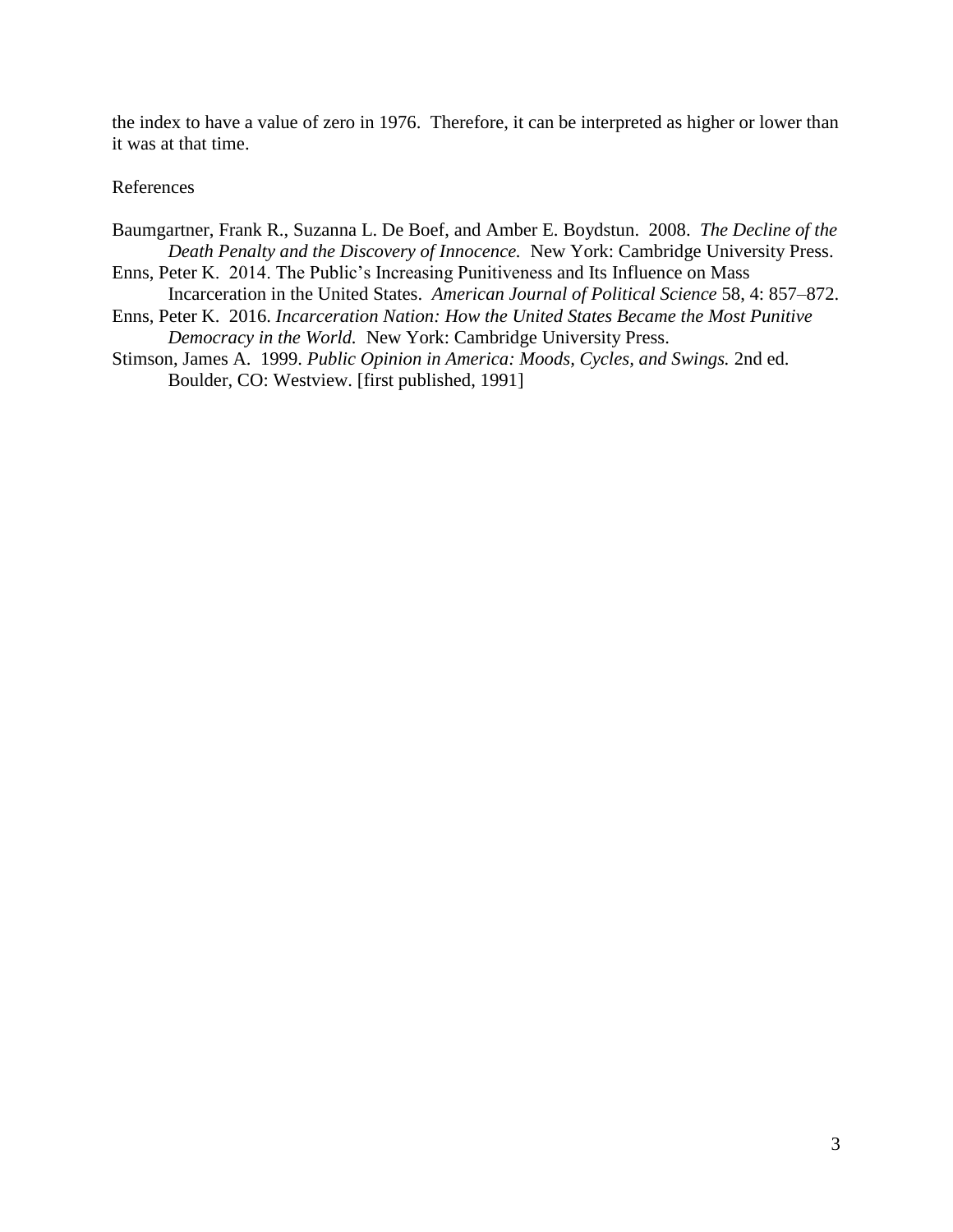Table 1. Question Wordings.

| raon I. Question wordings.<br>Question ID | <b>Question Text</b>                                                                                         |
|-------------------------------------------|--------------------------------------------------------------------------------------------------------------|
| $ABC_18$                                  | Do you support or oppose the death penalty for people who are convicted of                                   |
|                                           | murder that they committed when they were juveniles--that is, when they                                      |
|                                           | were younger than age 18?                                                                                    |
| ABC_ACC                                   | (For each item that I name, please tell me if you personally find it morally                                 |
|                                           | acceptable or unacceptable.)The death penalty                                                                |
| ABC_APP                                   | Regardless of your overall opinion on the death penalty, for each statement I                                |
|                                           | read please tell me if you agree with it strongly, agree somewhat, disagree                                  |
|                                           | somewhat, or disagree stronglyThe death penalty is unfair because it's                                       |
|                                           | applied differently from county to county and state to state.                                                |
| ABC_BLK                                   | (Regardless of your overall opinion on the death penalty, for each statement                                 |
|                                           | I read please tell me if you agree with it strongly, agree somewhat, disagree                                |
|                                           | somewhat, or disagree strongly.)The death penalty is unfair because it's                                     |
|                                           | applied unequally to blacks compared to whites.                                                              |
| ABC_COC                                   | Do you think people convicted of selling cocaine should be given the death                                   |
|                                           | penalty, life imprisonment, a long jail term, a short jail term or what?                                     |
| ABC_DETER                                 | Do you feel that the death penalty acts as a deterrent to murder--that it<br>lowers the murder rate--or not? |
| <b>ABC_EVERIN</b>                         | (Regardless of your overall opinion on the death penalty, for each statement                                 |
|                                           | I read please tell me if you agree with it strongly, agree somewhat, disagree                                |
|                                           | somewhat, or disagree strongly.)The death penalty is unfair because                                          |
|                                           | sometimes an innocent person is executed.                                                                    |
| ABC_EYE                                   | (Regardless of your overall opinion on the death penalty, for each statement                                 |
|                                           | I read please tell me if you agree with it strongly, agree somewhat, disagree                                |
|                                           | somewhat, or disagree strongly.)The death penalty is fair because it's an                                    |
|                                           | eye for an eye--the killer is killed.                                                                        |
| ABC_HER                                   | Convicted heroin dealers should get the death penalty?                                                       |
| <b>ABC_LIFE</b>                           | Which punishment do you prefer for people convicted of murder: the death                                     |
|                                           | penalty or life in prison with no chance of parole?                                                          |
| ABC_MUR                                   | Do you support/favor or oppose the death penalty for persons convicted of                                    |
|                                           | murder                                                                                                       |
| <b>ABC NIK</b>                            | (As you may know, Terry Nichols was convicted recently of conspiracy and                                     |
|                                           | involuntary manslaughter in connection with the Oklahoma City bombing                                        |
|                                           | which killed 168 people in 1995. But the jury acquitted Nichols of first-                                    |
|                                           | degree murder and the use of a truck bomb in the case.) As you may have                                      |
|                                           | heard, the jury deadlocked on the question of whether Nichols should                                         |
|                                           | receive the death penalty which means he will not be sentenced to death. Do                                  |
|                                           | you think Nichols should or should not have received the death penalty?                                      |
| ABC_OJ                                    | If he's convicted of murder, do you think (O.J.) Simpson should or should                                    |
| ABC_SAD                                   | not receive the death penalty?<br>Which punishment would you prefer for Saddam (Hussein) if he is            |
|                                           | convicted of war crimes--the death penalty, or life in prison with no chance                                 |
|                                           | of parole?                                                                                                   |
|                                           |                                                                                                              |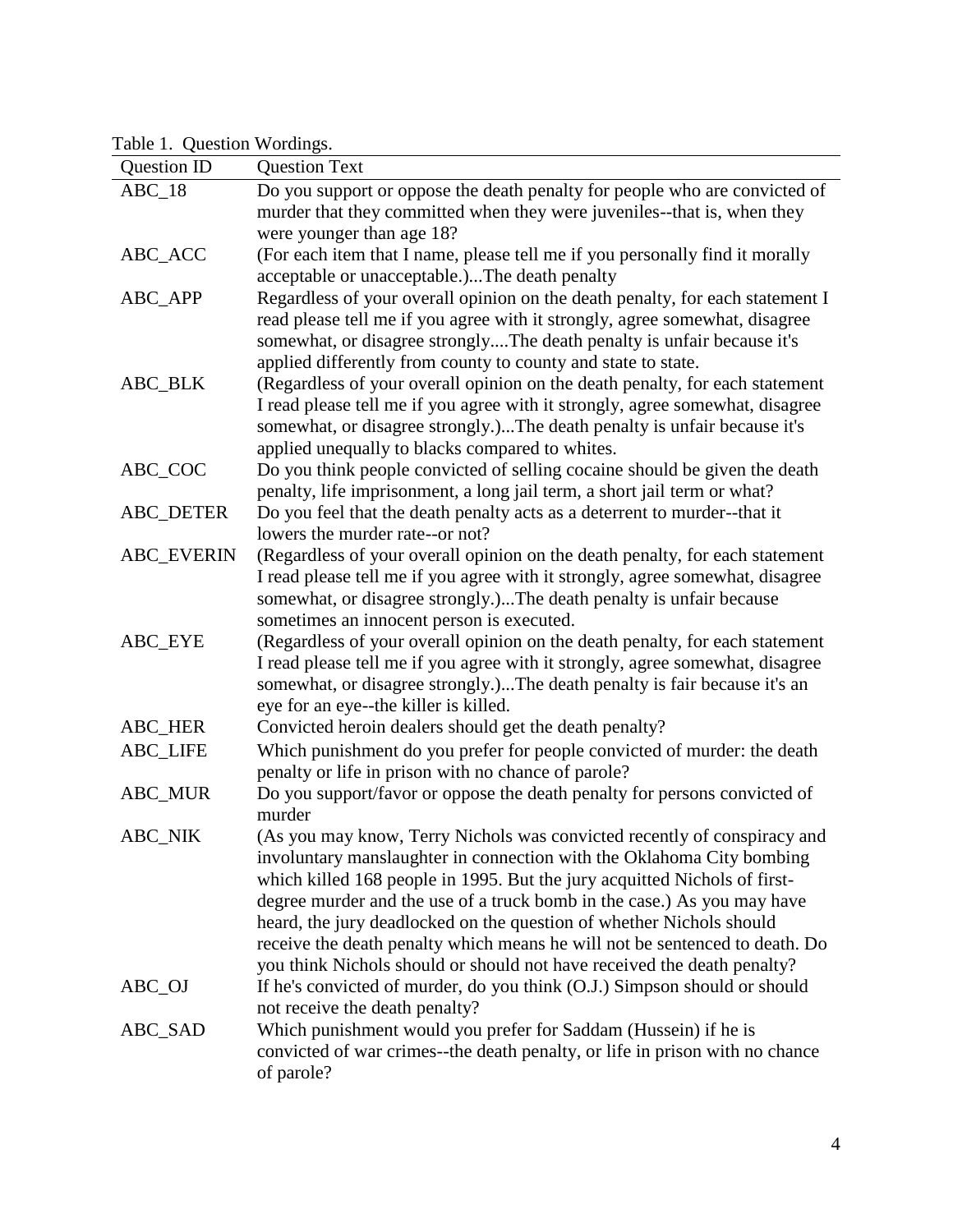| ABC_SPY          | Suppose a U.S. citizen is convicted of spying for the Soviet Union. Should<br>that person receive the death penalty, life imprisonment, or go to prison for a<br>number of years?                                                                                                                                       |
|------------------|-------------------------------------------------------------------------------------------------------------------------------------------------------------------------------------------------------------------------------------------------------------------------------------------------------------------------|
| ABC_TIM          | As you may know, Timothy McVeigh has been sentenced to death for the<br>Oklahoma City bombing in 1995. Do you support or oppose the death<br>penalty for McVeigh?                                                                                                                                                       |
| AP_FAV           | Do you favor, oppose or neither favor nor oppose the death penalty for<br>people convicted of murder? Would you say you favor the death penalty for<br>people convicted of murder strongly or just somewhat? Would you say you<br>oppose the death penalty for people convicted of murder strongly or just<br>somewhat? |
| AP_MUR           | Do you favor or oppose the death penalty for persons convicted of murder?                                                                                                                                                                                                                                               |
| <b>AWP_DETER</b> | Do you feel that the death penalty acts as a deterrent to murder--that it<br>lowers the murder rate--or not?                                                                                                                                                                                                            |
| <b>AWP LIFE</b>  | Which punishment do you prefer for people convicted of murder: the death<br>penalty or life in prison with no chance of parole?                                                                                                                                                                                         |
| <b>AWP_MUR</b>   | Do you favor or oppose the death penalty for persons convicted of murder?                                                                                                                                                                                                                                               |
| <b>AYRES_MUR</b> | (Do you support or oppose each of the following?)The death penalty for<br>murder                                                                                                                                                                                                                                        |
| <b>BEL_MUR</b>   | (Do you support or oppose each of the following?)The death penalty for<br>persons convicted of murderDo you support/oppose that strongly or<br>somewhat?                                                                                                                                                                |
| $CBS_18$         | What about people who commit murder when they are 16 or 17? Do you<br>favor or oppose the death penalty for them?                                                                                                                                                                                                       |
| CBS_DET          | Do you think that capital punishment--the death penalty--is or is not a<br>deterrent to murder?                                                                                                                                                                                                                         |
| CBS_LIF          | What do you think should be the penalty for persons convicted of murder--<br>the death penalty, life in prison with no chance of parole, or a long prison<br>sentence with a chance of parole?                                                                                                                          |
| <b>CBS_LIFE</b>  | What do you prefer for persons convicted of murder--the death penalty, or<br>life imprisonment with absolutely no possibility of parole?                                                                                                                                                                                |
| CBS_MUR          | Do you favor or oppose the death penalty for persons convicted of murder?                                                                                                                                                                                                                                               |
| <b>CBS_PAR</b>   | What do you think should be the penalty for persons convicted of murder--<br>the death penalty, life in prison with no chance of parole, or a long prison<br>sentence with a chance of parole?                                                                                                                          |
| CBS_TIM          | As you may know, Timothy McVeigh was found guilty of the 1995<br>bombing of the federal building in Oklahoma City, in which 168 people<br>were killed, and was sentenced to death in 1997 He is scheduled to be<br>executed on Monday (June 11, 2001). Do you favor or oppose the death<br>penalty for Timothy McVeigh? |
| CNY_ANY          | Are there any circumstances under which you think the death penalty is<br>justified?                                                                                                                                                                                                                                    |
| CNY_DRGM         | Do you favor or oppose the death penalty for people convicted of controlling<br>large drug dealing operations?                                                                                                                                                                                                          |
| CNY_MUR          | Do you favor or oppose the death penalty for persons convicted of murder?                                                                                                                                                                                                                                               |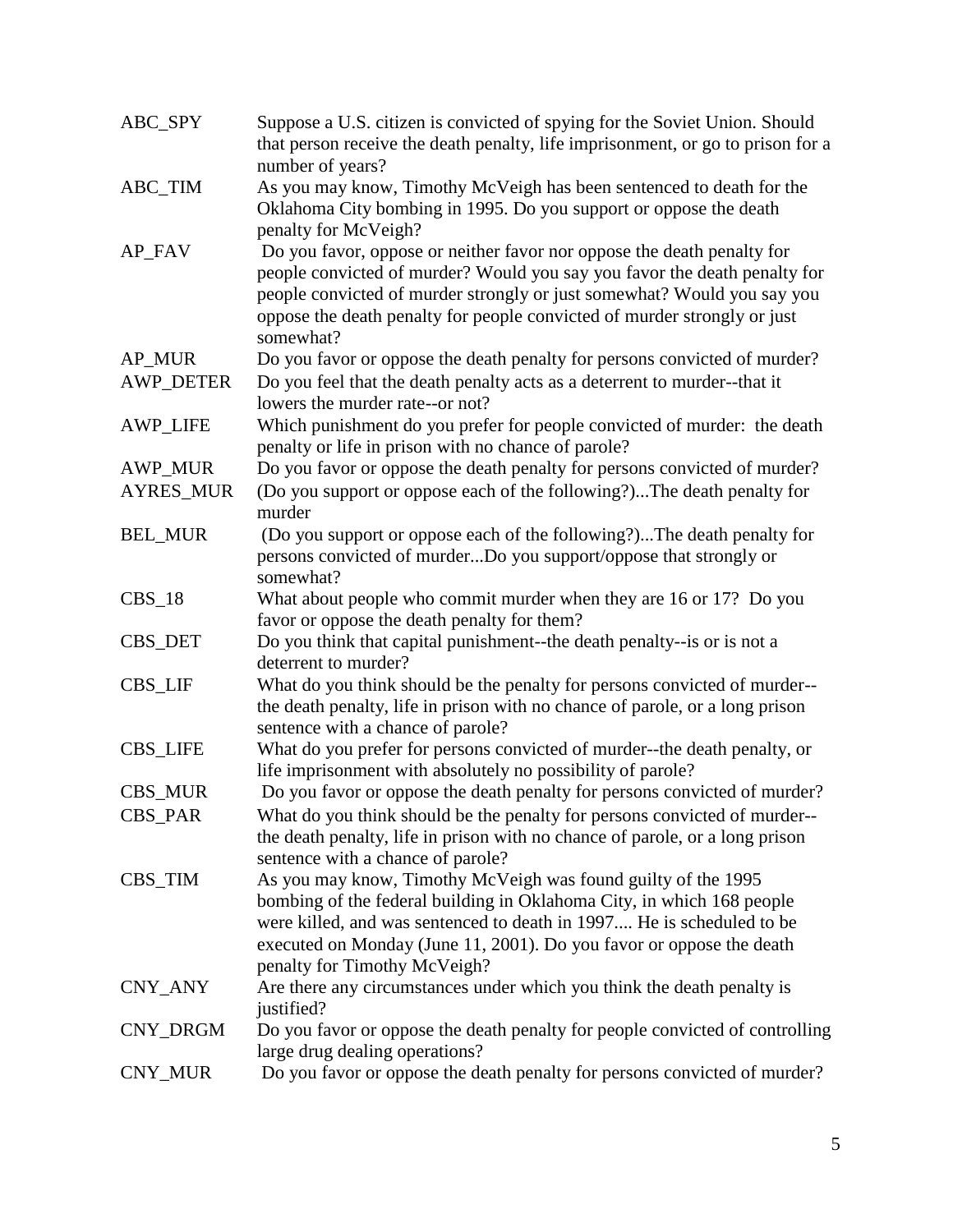| CPS MUR | QN08 Do you favor or oppose the death penalty for persons convicted of |
|---------|------------------------------------------------------------------------|
|         | murder?                                                                |

- CSRA\_MUR For criminals convicted of premeditated murder, which of the following do you think is the most appropriate sentence?... 25 years in prison, life in prison with the possibility of parole, life in prison without the possibility of parole, the death penalty
- DPIC GUIL As you may know, in recent years many people who had been convicted of murder and sentenced to death have been released from death row after new evidence, such as DNA testing, shows they could not be guilty of the crime. They have been exonerated of all charges. For example, so many people on death row in Illinois were found to be not guilty that the state put a moratorium on carrying out the death penalty until the problem could be thoroughly investigated. Having heard that, which one of the following comes closest to describing your opinion about the death penalty?...I support the death penalty, but hearing this makes me feel less strongly in favor of it, hearing this does not affect my opinion of the death penalty, I oppose the death penalty, and hearing this makes me feel more strongly opposed to it DPIC\_LIFE Which penalty do you prefer for people convicted of murder, the death
- penalty, or life in prison with no chance of parole? DPIC\_MOR As you may know, in the court cases where the death penalty is one possible punishment, most courts require jurors to say they do not have a moral objection to imposing the death penalty if the evidence supports it, in order to qualify as a juror in a death penalty case. Someone who has a moral objection to the death penalty in all cases would be excluded from a jury in a death penalty case. Suppose you were in the jury pool for a death penalty case, would you qualify on those grounds, or would you be disqualified because you have a moral objection to the death penalty?
- DPIC\_MUR Do you favor or oppose the death penalty for persons convicted of murder? FOX AND As you may know, Andrea Yates is the woman on trial for killing her children. Prosecutors are seeking the death penalty, but Yates' attorneys say she is innocent by reason of insanity. If Yates is convicted, what do you think is the appropriate penalty?...Death penalty, life in prison, life in a psychiatric hospital, time in a psychiatric hospital until she's well
- FOX CHI Do you favor or oppose making the death penalty mandatory for anyone found guilty of abducting and murdering a child?
- FOX KHA Now that Khalid Shaikh Mohammed, the terrorist who is believed to have helped plan the 9/11 (2001) attacks (on the World Trade Center and the Pentagon), has been captured, what do you think should happen to him? If Mohammed is convicted of mass murder, what do you think is the appropriate penalty: death penalty, or life in prison?
- FOX\_MUR Do you favor or oppose the death penalty for persons convicted of premeditated murder?
- FOX\_NIK In fact, Terry Nichols is facing the same charges in the Oklahoma City bombing as Timothy McVeigh faced. If Nichols is convicted of committing the bombing, do you think he should receive the death penalty or life in prison?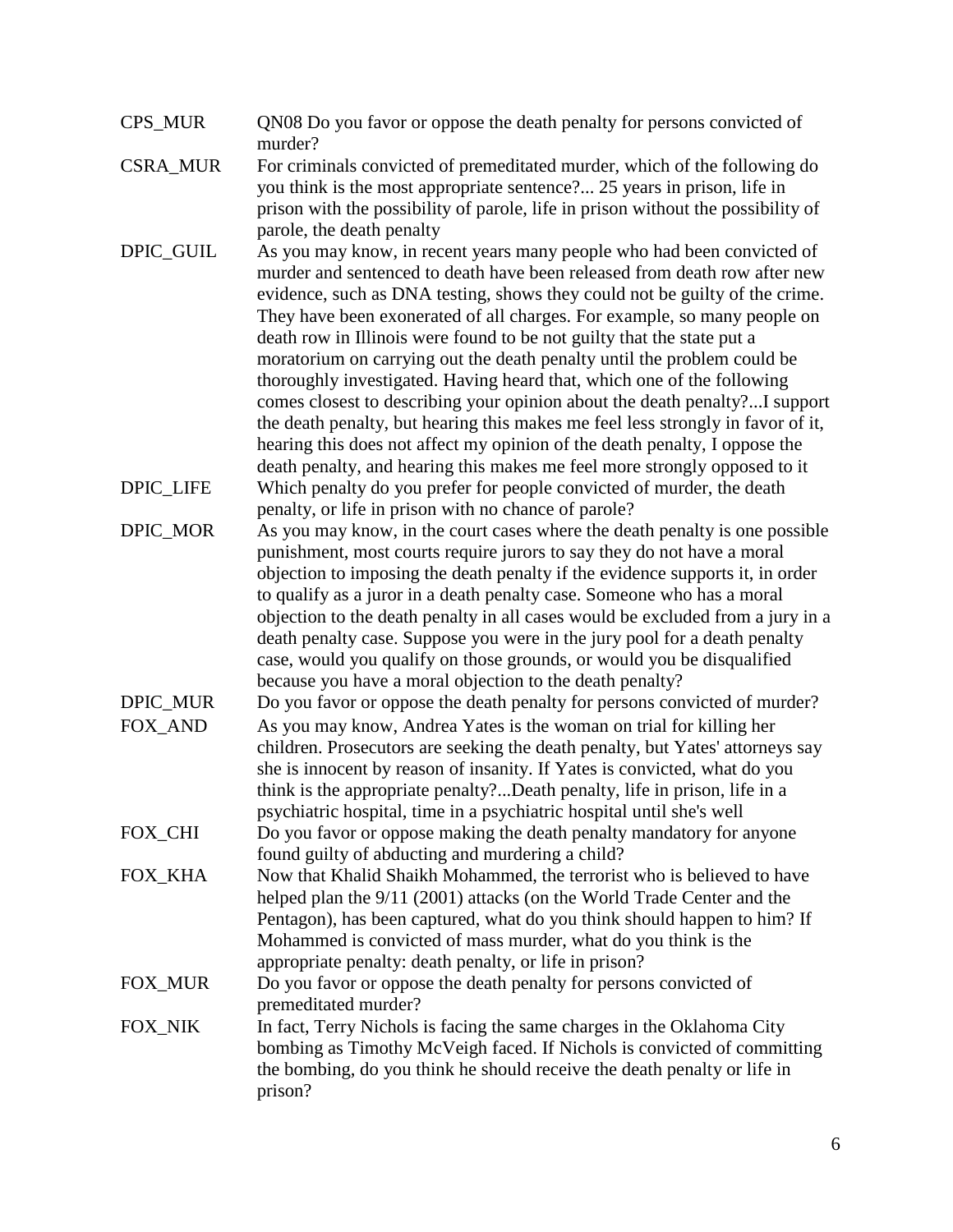| FOX_RET         | Do you favor or oppose the death penalty for a person convicted of<br>premeditated murder, if that person is shown to be mentally retarded? |
|-----------------|---------------------------------------------------------------------------------------------------------------------------------------------|
| FOX_SAD         | If convicted, what do you think should happen to Saddam (Hussein)--life in                                                                  |
| FOX_SCOTT       | prison or the death penalty?<br>(Last week Scott Peterson was found guilty of murdering his wife and                                        |
|                 | unborn son.)What do you think is the appropriate penalty for Scott                                                                          |
|                 | Peterson--should he be sentenced to death or sentenced to life in prison                                                                    |
|                 | without the possibility of parole?                                                                                                          |
| <b>FOX_TEEN</b> | Do you think teens who kill other teens should face the possibility of the                                                                  |
|                 | death penalty?                                                                                                                              |
| FOX_TIM         | Later this month (May, 2001), Timothy McVeigh will be executed by lethal                                                                    |
|                 | injection for the bombing of a federal building in Oklahoma City that left                                                                  |
|                 | 168 people dead. Do you think the death penalty is the right punishment for                                                                 |
|                 | McVeigh's crimes or not?                                                                                                                    |
| FOX_UNA         | Authorities believe that the Unabomber used 16 bombs to kill 3 people                                                                       |
|                 | while injuring 23 others. If Ted Kaczynski, the alleged Unabomber, is                                                                       |
|                 | convicted of committing these bombings, do you think he should receive the                                                                  |
|                 | death penalty or life in prison?                                                                                                            |
| FOX_UNAI        | Do you think Kaczynski (the alleged Unabomber) should get the death                                                                         |
|                 | penalty even if he is insane?                                                                                                               |
| $GAL_18$        | Do you favor or oppose the death penalty for juveniles?                                                                                     |
| GAL_21          | ARE YOU IN FAVOR OF THE DEATH PENALTY FOR PERSONS                                                                                           |
|                 | UNDER 21 WHO ARE CONVICTED OF MURDER?                                                                                                       |
| GAL_21_YN       | If so, are you in favor of it (the death penalty for murder) for persons under<br>21?                                                       |
| GAL_ACC         | (Next, I'm going to read you a list of issues. Regardless of whether or not                                                                 |
|                 | you think it should be legal, for each one, please tell me whether you                                                                      |
|                 | personally believe that in general it is morally acceptable or morally wrong.)                                                              |
|                 | How aboutthe death penalty?                                                                                                                 |
| GAL_AND         | Do you think Andrea Yates should or should not be sentenced to the death                                                                    |
|                 | penalty if she is convicted of murdering her five children?                                                                                 |
| GAL_APP         | Generally speaking, do you believe the death penalty is applied fairly or                                                                   |
|                 | unfairly in this country today?                                                                                                             |
| <b>GAL_BLK</b>  | (As I read each of these statements, would you tell me whether you agree or                                                                 |
|                 | disagree with it.) A black person is more likely than a white person to                                                                     |
|                 | receive the death penalty for the same crime.                                                                                               |
| GAL_BUR         | We have some questions about Buford Furrow, the man charged with an                                                                         |
|                 | attack in Los Angeles which killed one postman and wounded several                                                                          |
|                 | workers and children at a Jewish daycare facility. Which sentence do you                                                                    |
|                 | think Furrow should get for this crime--the death penalty, or life                                                                          |
|                 | imprisonment, with absolutely no possibility of parole?                                                                                     |
| <b>GAL_DET</b>  | Do you feel that the death penalty acts as a deterrent to the commitment of                                                                 |
|                 | murder, that it lowers the murder rate, or not?                                                                                             |
| GAL_DRGN        | Do you favor or oppose the death penalty for drug dealers not convicted of<br>murder?                                                       |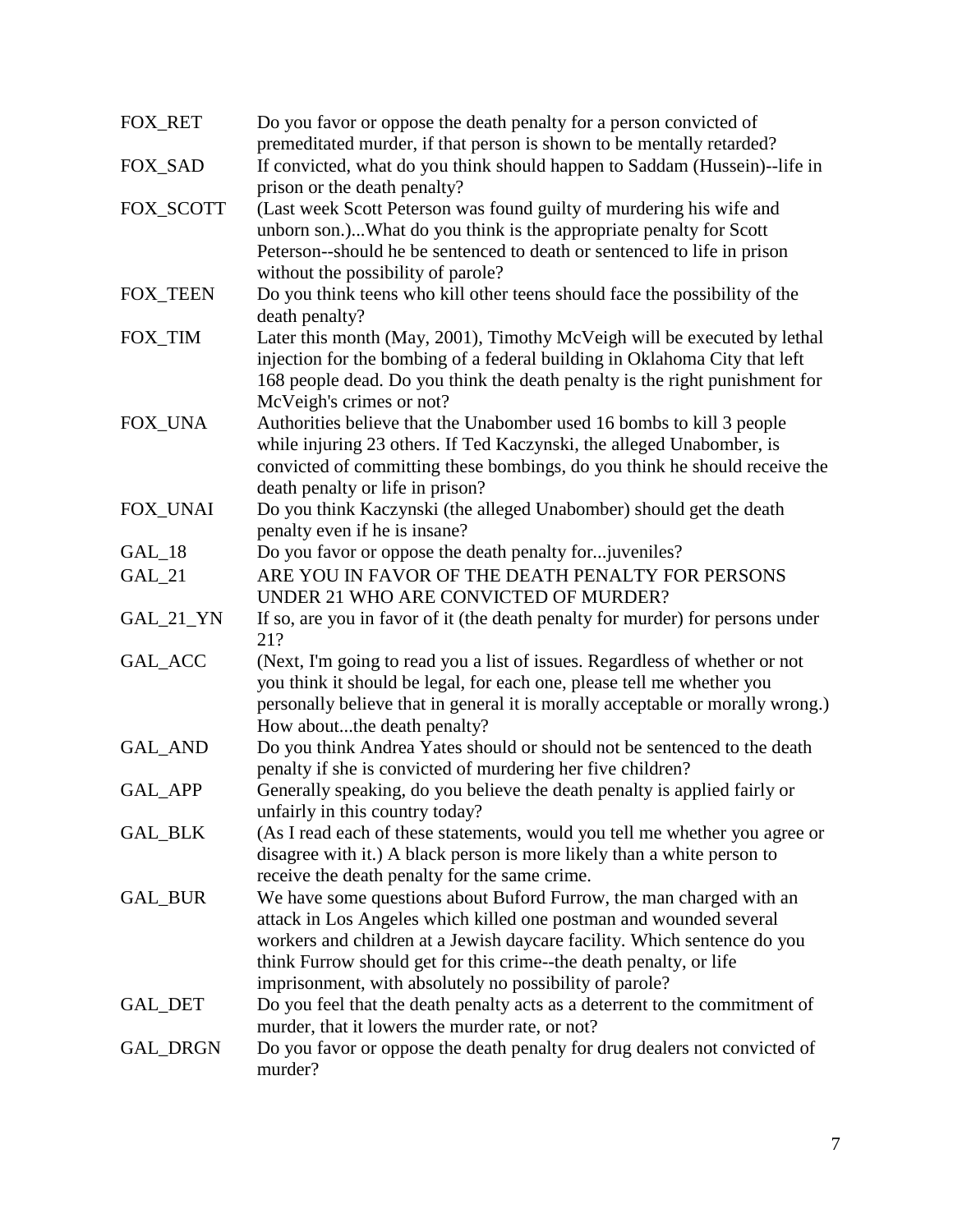| <b>GAL EVRIN</b> | How often do you think that a person has been sentenced to the death<br>penalty who was, in fact, innocent for the crime he or she was charged with- |
|------------------|------------------------------------------------------------------------------------------------------------------------------------------------------|
|                  | -do you think this has ever happened in the past 20 years, or do you think it<br>has never happened?                                                 |
| GAL_EVRIN5       | How often do you think that a person has been executed under the death                                                                               |
|                  | penalty who was, in fact, innocent of the crime he or she was charged with--<br>do you think this has happened in the past five years, or not?       |
| <b>GAL_EXT</b>   | (Please tell me whether you would generally favor or oppose each of the                                                                              |
|                  | following proposals which some people have made to reduce crime.)<br>Extending the death penalty for some serious crimes other than murder.          |
| GAL_JUA          | Thinking about the drug kingpin Juan Raul Garza, the man convicted of                                                                                |
|                  | murder and controlling a large drug trafficking operation, which comes                                                                               |
|                  | closest to your view--you generally support the death penalty and believe                                                                            |
|                  | Garza should be executed, you generally oppose the death penalty, but                                                                                |
|                  | believe Garza should be executed in this case, or you generally oppose the                                                                           |
|                  | death penalty and believe Garza should not be executed?                                                                                              |
| <b>GAL_LIFE</b>  | If you could choose between the following two approaches, which do you<br>think is the better penalty for murderthe death penalty or life            |
|                  | imprisonment, with absolutely no possibility of parole?                                                                                              |
| <b>GAL MAND</b>  | (The following is a list of some programs and proposals that are being                                                                               |
|                  | discussed in this country today. For each one, please tell me whether you                                                                            |
|                  | strongly favor, favor, oppose or strongly oppose) A mandatory death                                                                                  |
|                  | penalty for anyone convicted of premeditated murder                                                                                                  |
| GAL_MAND_<br>YN  | There various proposals being discussed in this country today. Would you                                                                             |
|                  | tell me whether you generally favor or generally oppose each of these<br>proposals. A mandatory death penalty for anyone convicted of murder         |
| <b>GAL_MEN</b>   | Do you favor or oppose the death penalty forthe mentally ill?                                                                                        |
| GAL_MOR          | Which cimes closer to yiur view? There should be a moratorium, or                                                                                    |
|                  | temporary halt, on the death penalty until it can be better determined if the                                                                        |
|                  | death penalty is being administered accurately and fairly inthis country.                                                                            |
|                  | There should not be a moratorium, or temporary halt, on the death penalty                                                                            |
|                  | because there are already sufficient safeguards in the current justice system                                                                        |
| GAL_MUR          | to prevent the execution of innocent people?<br>Are you in favor of the death penalty for a person convicted of murder?                              |
| GAL_MUR_Y        | (Suppose that on Election Day, November 2 (1982), you could vote on key                                                                              |
| N                | issues as well as candidates. Please tell me how you would vote on each of                                                                           |
|                  | these propositions.)I favor the death penalty for persons convicted of                                                                               |
|                  | murder, I oppose the death penalty for persons convicted of murder.                                                                                  |
| <b>GAL_NIK</b>   | If Terry Nichols is convicted for the bombing in Oklahoma City, what do                                                                              |
|                  | you think should be the penalty--the death penalty or life imprisonment,                                                                             |
| <b>GAL_NOTEV</b> | with absolutely no possibility of parole?<br>Suppose new evidence showed that the death penalty does not act as a                                    |
|                  | deterrent to murder, that is does not lower the murder rate. Would you favor                                                                         |
|                  | or oppose the death penalty?                                                                                                                         |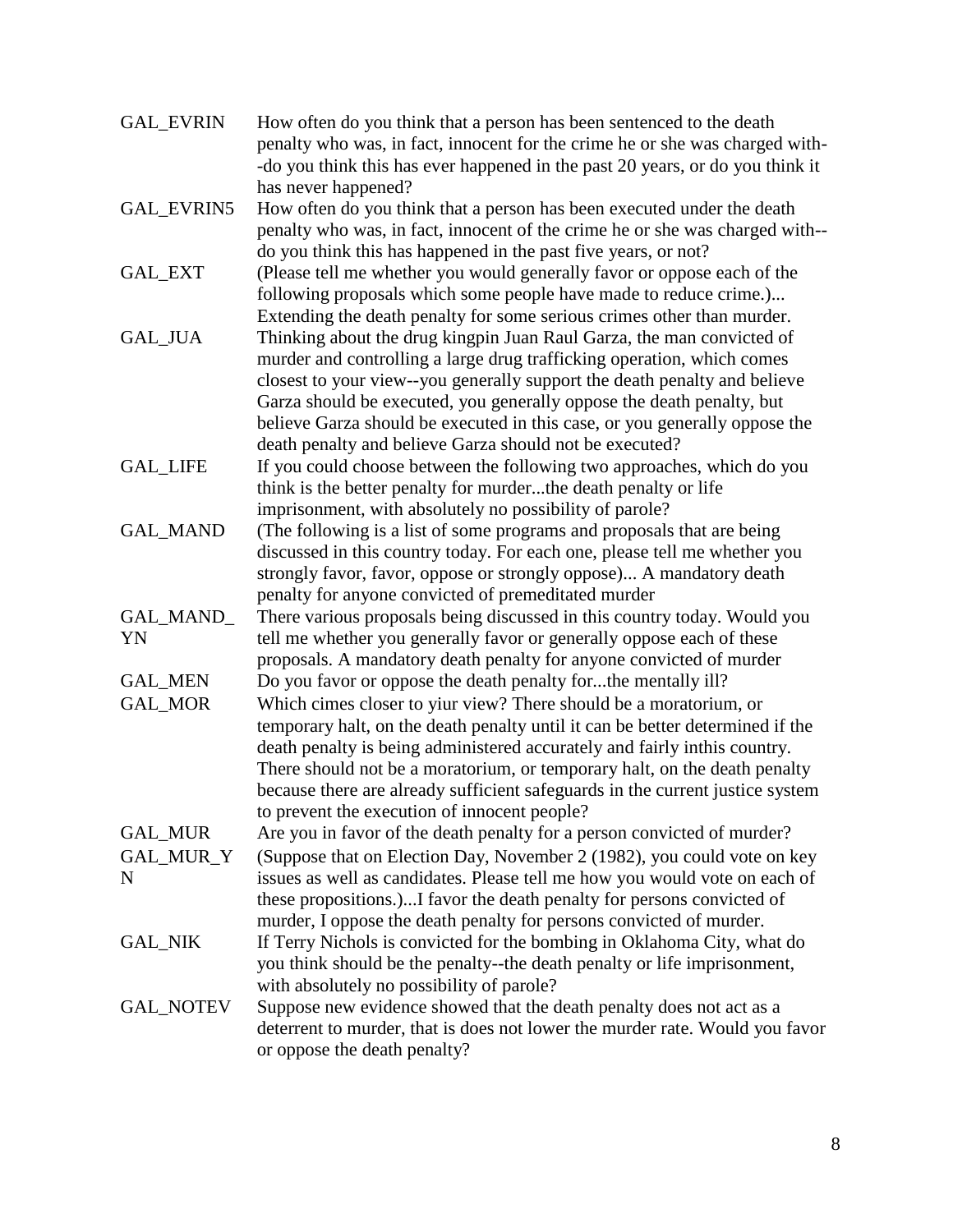| <b>GAL_NOTEV</b> | Suppose new evidence showed that the death penalty does not act as a<br>deterrent to murder--that it does not lower the murder rate. Would you favor                                                                                                                                                                                                                                                                                   |
|------------------|----------------------------------------------------------------------------------------------------------------------------------------------------------------------------------------------------------------------------------------------------------------------------------------------------------------------------------------------------------------------------------------------------------------------------------------|
| GAL_OFT          | or oppose the death penalty?<br>In your opinion, is the death penalty imposed too often, about the right                                                                                                                                                                                                                                                                                                                               |
|                  | amount, or not often enough?                                                                                                                                                                                                                                                                                                                                                                                                           |
| GAL_OJ           | Based on your understanding of the case, what do you think should be the<br>penalty if O.J. Simpson is found guilty of the murders he has been charged<br>with (of his ex-wife, Nicole Brown Simpson and her friend, Ronald<br>Goldman)--the death penalty or life imprisonment, with absolutely no<br>possibility of parole?                                                                                                          |
| GAL_PCT          | Just your best guess, about what percent of people who are executed under<br>the death penalty are really innocent of the crime they were charged with?                                                                                                                                                                                                                                                                                |
| GAL_POOR         | As I read each of these statements, would you tell me whether you agree or<br>disagree with it. A poor person is more likely than a person of average or<br>above average income to receive the death penalty for the same crime.                                                                                                                                                                                                      |
| <b>GAL_PRES</b>  | Do you favor or oppose the death penalty for persons convicted of<br>attempting to assassinate the President?                                                                                                                                                                                                                                                                                                                          |
| <b>GAL_RAPE</b>  | Do you favor or oppose the death penalty for persons convicted of rape?                                                                                                                                                                                                                                                                                                                                                                |
| <b>GAL_RET</b>   | Do you favor or oppose the death penalty forthe mentally retarded?                                                                                                                                                                                                                                                                                                                                                                     |
| GAL_SAD          | Thinking for a moment about the trial of former Iraqi leader Saddam                                                                                                                                                                                                                                                                                                                                                                    |
|                  | HusseinIf Saddam Hussein is found guilty of serious crimes during his<br>trial, would you favor or oppose the death penalty for him?                                                                                                                                                                                                                                                                                                   |
| GAL_SKY          | Do you favor or oppose the death penalty for persons convicted of<br>hijacking an airplane?                                                                                                                                                                                                                                                                                                                                            |
| GAL_SPY          | Do you favor or oppose the death penalty for persons convicted of spying<br>for a foreign nation during peacetime?                                                                                                                                                                                                                                                                                                                     |
| GAL_SUS          | In a recent criminal case that received a lot of media attention, Susan Smith<br>confessed to drowning her two young sons in her car. If found guilty of<br>murder in this case, do you think Susan Smith should receive the death<br>penalty, or not?                                                                                                                                                                                 |
| <b>GAL_TEEN</b>  | When a teenager commits a murder and is found guilty by a jury, do you<br>think he should get the death penalty or should he be spared because of his<br>youth?                                                                                                                                                                                                                                                                        |
| <b>GAL_TEN</b>   | ARE YOU IN FAVOR OF THE DEATH PENALTY FOR PERSONS<br><b>UNDER 21?</b>                                                                                                                                                                                                                                                                                                                                                                  |
| GAL_TIM          | Thinking about Timothy McVeigh, the man convicted of murder in the<br>Oklahoma City bombing case and sentenced to death, which comes closest<br>to your view? You generally support the death penalty and believe McVeigh<br>should be executed. You generally oppose the death penalty, but believe<br>McVeigh should be executed in this case. You generally oppose the death<br>penalty and believe McVeigh should not be executed? |
| GAL_TRE          | Are you in favor of the death penalty for persons convicted of: Treason?                                                                                                                                                                                                                                                                                                                                                               |
| <b>GAL_UNA</b>   | If Theodore Kaczynski is convicted for the Unabomber murders, what do<br>you think should be the penalty--the death penalty, or life imprisonment,<br>with absolutely no possibility of parole?                                                                                                                                                                                                                                        |
| GAL_WOM          | Do you favor or oppose the death penalty forwomen?                                                                                                                                                                                                                                                                                                                                                                                     |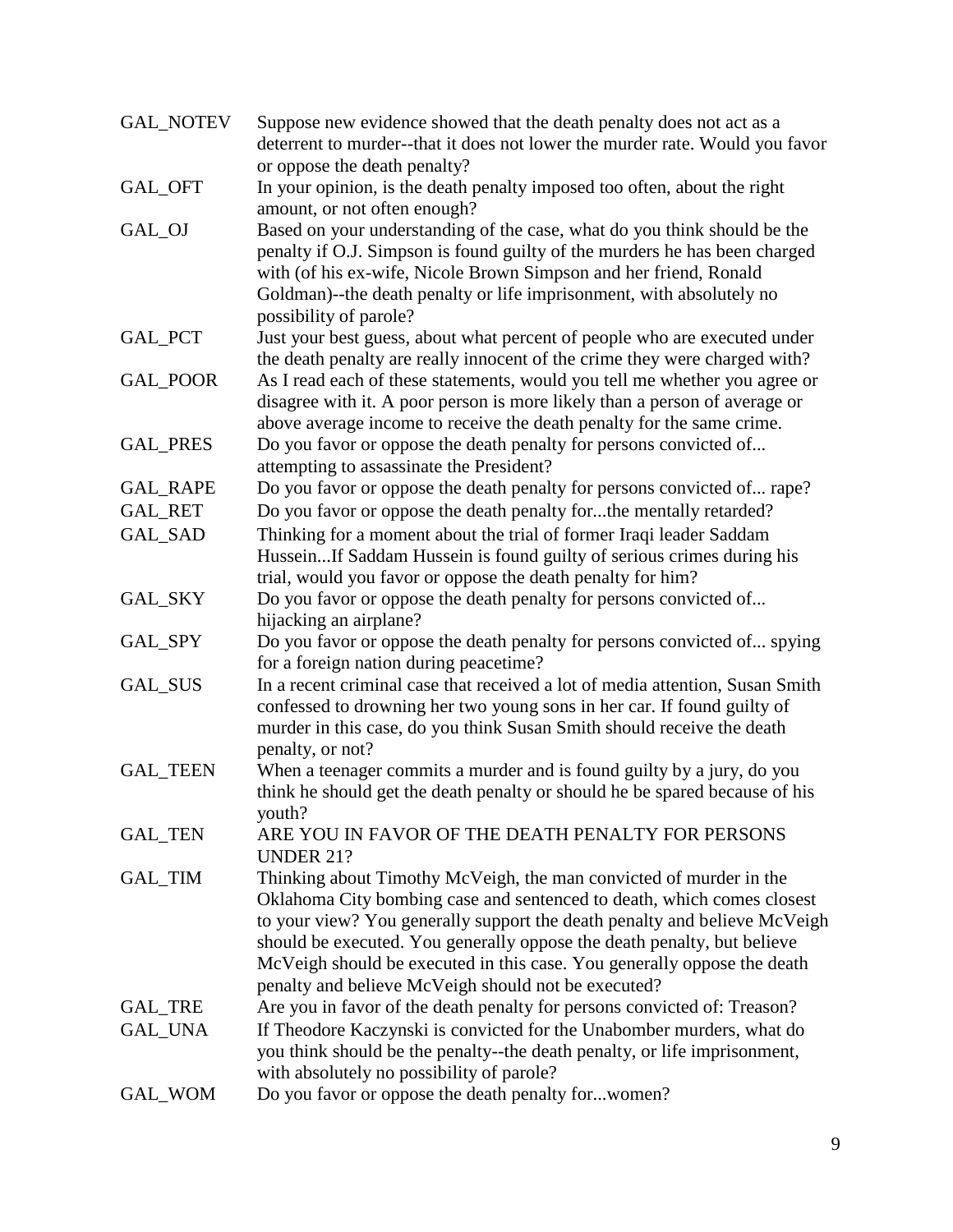| <b>GEN BRU</b>    | Which of the following murder cases, if any, would you consider<br>justification for the death penalty? If murder is especially brutal                     |
|-------------------|------------------------------------------------------------------------------------------------------------------------------------------------------------|
| <b>GEN_CHI</b>    | Which of the following murder cases, if any, would you consider                                                                                            |
|                   | justification for the death penalty?If victim was a child                                                                                                  |
|                   | Which of the following murder cases, if any, would you consider                                                                                            |
| <b>GEN_CON</b>    |                                                                                                                                                            |
|                   | justification for the death penalty?If murder is for hire                                                                                                  |
| <b>GEN_CRM</b>    | For what crimes besides murder should the death penalty be imposed?Drug<br>dealing                                                                         |
| <b>GEN_MOL</b>    | For what crimes besides murder should the death penalty be imposed?Child                                                                                   |
|                   | molestation or abuse                                                                                                                                       |
| <b>GEN_POL</b>    | Which of the following murder cases, if any, would you consider                                                                                            |
|                   | justification for the death penalty?If victim was a prison guard If convicted                                                                              |
|                   | of killing more than                                                                                                                                       |
| <b>GEN_TRE</b>    | For what crimes besides murder should the death penalty be imposed? Rape                                                                                   |
|                   | Treason against the U.S. (traitors,                                                                                                                        |
| <b>GREEN_FAV</b>  | Now I'd like your opinion on several other issues. Please tell me if you favor                                                                             |
|                   | or oppose the followingThe death penalty(If Favor/Oppose, ask:) Is that                                                                                    |
|                   | strongly favor/oppose or somewhat favor/oppose?                                                                                                            |
| <b>HAR</b>        | Do you believe in capital punishment, that is the death penalty, or are you                                                                                |
|                   | opposed to it?                                                                                                                                             |
| $HAR_18$          | In many states, one of the criminal punishments that is available is the death                                                                             |
|                   | penalty. Some people think that persons convicted of murder committed                                                                                      |
|                   | when they are under 18 years old should never be executed, while other                                                                                     |
|                   | people think it is right to execute those who are under the age of 18 at the                                                                               |
|                   | time the crime was committed. Which is closer to the way you think, that                                                                                   |
|                   | young people who are convicted of a murder, committed whey they are                                                                                        |
|                   | younger than 18, should never be executed, or it is right to execute young                                                                                 |
|                   | people for a murder they committed before they were 18?                                                                                                    |
| HAR_APP           | Based on what you have read or heard, do you think the criminal justice                                                                                    |
|                   | system in death penalty cases is generally fair or generally unfair?                                                                                       |
| <b>HAR_DETEF</b>  |                                                                                                                                                            |
|                   | Suppose it could be proven to your satisfaction that the death penalty was                                                                                 |
|                   | not more effective than long prison sentences in keeping people from                                                                                       |
|                   | committing crimes such as murder. Would you be in favor of the death                                                                                       |
|                   | penalty or opposed to it?                                                                                                                                  |
| <b>HAR_EVERIN</b> | If you believed that quite a substantial number of innocent people are                                                                                     |
|                   | convicted of murder, would you then believe in or oppose the death penalty<br>for murder?                                                                  |
| <b>HAR_MUR</b>    |                                                                                                                                                            |
|                   | Do you favor or oppose the death penalty for individuals convicted of<br>serious crimes such as murder?                                                    |
| HAR_OJ            | If O.J. Simpson is guilty of murder (in the charges he murdered his ex-wife,                                                                               |
|                   | Nicole Brown Simpson, and her friend, Ronald Goldman) do you think he                                                                                      |
|                   | should get the death penalty, or not?                                                                                                                      |
|                   |                                                                                                                                                            |
| HAR_RET           | Some people think that persons convicted of murder who have a mental age<br>of less than 18 (or the 'retarded') should not be executed. Other people think |
|                   | that 'retarded' persons should be subject to the death penalty like anyone                                                                                 |
|                   |                                                                                                                                                            |
|                   | else. Which is closer to the way you feel, that 'retarded' persons should not                                                                              |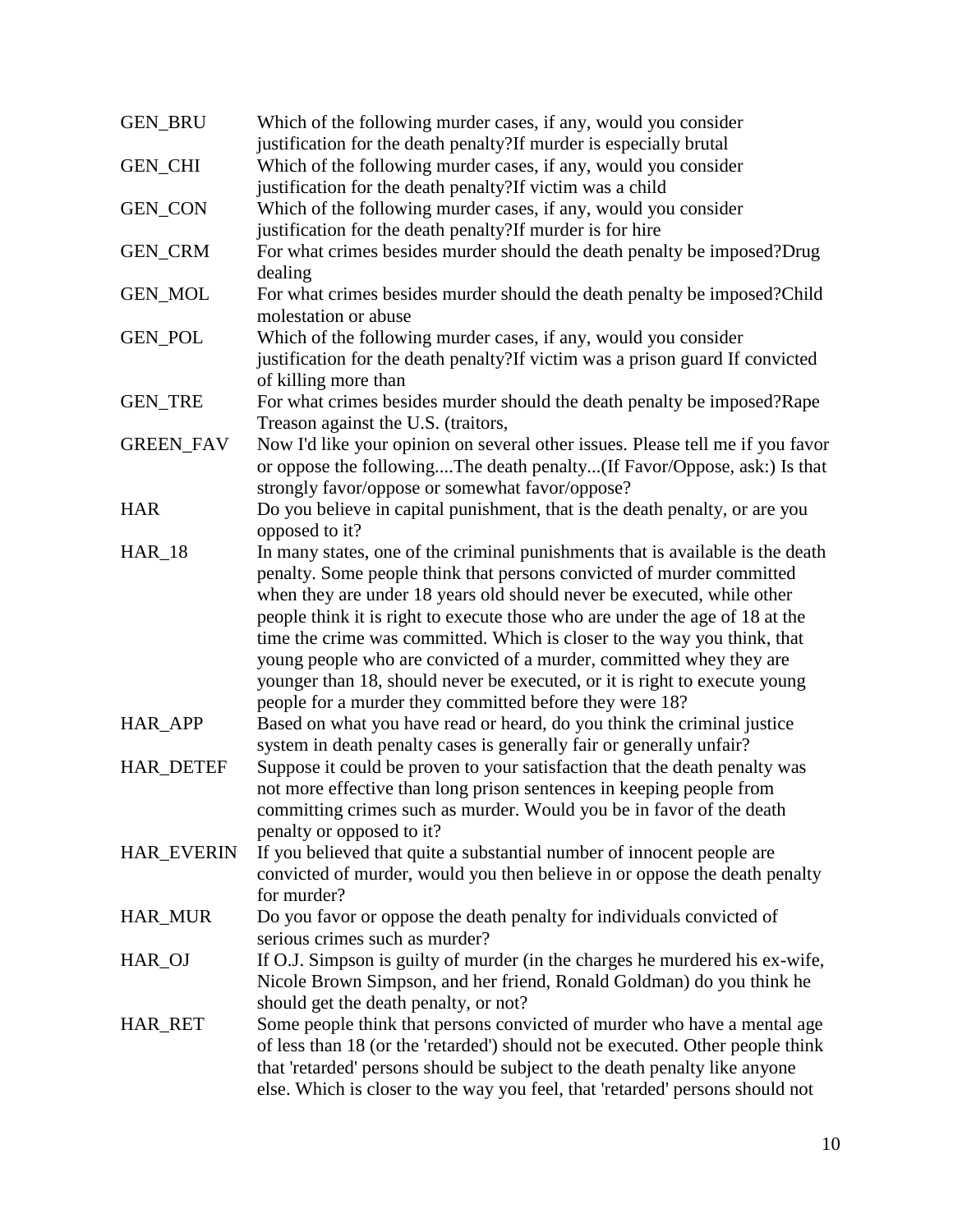|                   | be executed, or that 'retarded' persons should be subject to the death penalty<br>like anyone else?                                                       |
|-------------------|-----------------------------------------------------------------------------------------------------------------------------------------------------------|
| <b>HI_EVIN</b>    | If you believe that quite a substantial number of innocent people are                                                                                     |
|                   | convicted of murder, would you then believe in or oppose the death penalty                                                                                |
|                   | for murder?                                                                                                                                               |
| HI_MOR            | Do you think there should be a temporary moratorium or halt in the death                                                                                  |
|                   | penalty to allow government to reduce the chances that an innocent person                                                                                 |
|                   | will be put to death, or do you think there should not be a moratorium                                                                                    |
|                   | because there are already sufficient safeguards to prevent the execution of                                                                               |
|                   | innocent people?                                                                                                                                          |
| <b>HTR</b>        | Do you favor or oppose the death penalty?                                                                                                                 |
| HTR_MOR           | Recently there has been some discussion about whether the death penalty is                                                                                |
|                   | fairly applied. Which of the following statements comes closer to your                                                                                    |
|                   | view? Statement A: There should be a moratorium on state executions until                                                                                 |
|                   | death penalty procedures are officially reviewed. Statement B: No                                                                                         |
|                   | moratorium on state executions is needed--states only need to ensure that the                                                                             |
|                   | accused receive fair trials.                                                                                                                              |
| ICR_MUR           | Do you favor or oppose the death penalty for persons convicted of murder?                                                                                 |
| ISPOS_LIFE        | Do you favor or oppose the death penalty for people convicted of murder?                                                                                  |
|                   | (If Favor/Oppose, ask:) Is that strongly favor/oppose or somewhat<br>favor/oppose?                                                                        |
| ISPOS_MUR         | Which punishment do you prefer for people convicted of murder?The                                                                                         |
|                   | death penalty, life in prison without the chance of parole, a long prison                                                                                 |
|                   | sentence with the chance of parole                                                                                                                        |
| ISPOS_OSA         | If Osama bin Laden is captured, tried and convicted of being a terrorist,                                                                                 |
|                   | which punishment should he receive?The death penalty, life in prison                                                                                      |
|                   | without the chance of parole, a long prison sentence with the chance of                                                                                   |
|                   | parole                                                                                                                                                    |
| <b>KAN_MUR</b>    | Do you favor or oppose more frequent use of the death penalty for people                                                                                  |
|                   | convicted of murder and other really serious crimes?                                                                                                      |
| <b>KN_LIFE</b>    | In general, what do you think should be the punishment for people convicted                                                                               |
|                   | of murder?Death penalty, life in prison with no chance of parole, depends                                                                                 |
|                   | on the circumstances                                                                                                                                      |
| <b>KRC_FAV</b>    | I'd like to talk to you about some public policy issues. For each issue I read,                                                                           |
|                   | please tell me if you strongly favor, somewhat favor, somewhat oppose, or                                                                                 |
| <b>LAT</b>        | strongly oppose it The death penalty                                                                                                                      |
|                   | Do you approve or disapprove of the death penalty?                                                                                                        |
| LAT_BLK           | On another subject, say a non-white person and a white person are convicted<br>of the same serious crime. Under our criminal justice system, do you think |
|                   | the non-white person is more likely to receive the death penalty than the                                                                                 |
|                   | white person, is less likely to receive the death penalty or are both equally                                                                             |
|                   | likely to receive the death penalty?                                                                                                                      |
| <b>LAT_EVERIN</b> | Regardless of how you personally feel about the death penalty, do you think                                                                               |
|                   | that there ever have been circumstances in which an innocent person was                                                                                   |
|                   | executed, or do you not think that has occurred?                                                                                                          |
| LAT_FAV           | Generally speaking, do you approve or disapprove of the death penalty?                                                                                    |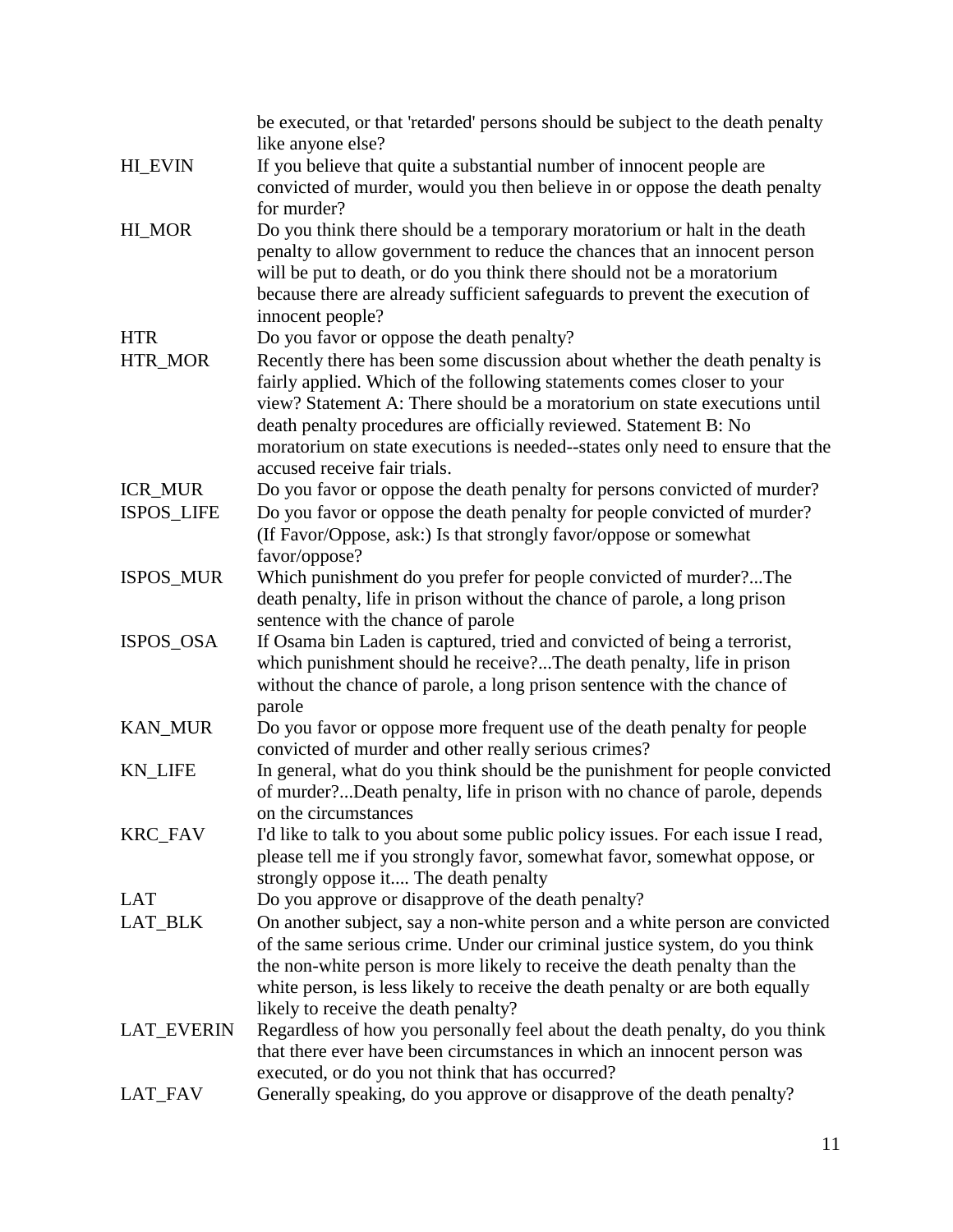| <b>LAT MUR</b>  | Generally speaking, are you in favor of the death penalty for persons<br>convicted of murder, or are you opposed to that--or haven't you heard<br>enough about that yet to say? (If in favor or opposed) Is that (in                                                                                                                                                                                                        |
|-----------------|-----------------------------------------------------------------------------------------------------------------------------------------------------------------------------------------------------------------------------------------------------------------------------------------------------------------------------------------------------------------------------------------------------------------------------|
| LAT_SEX         | favor/opposed) strongly or (in favor/opposed) somewhat?<br>In your opinion, what is the appropriate punishment for sexual abuse of a<br>child? Should the child abuser be given the death penalty, or sent to jail for<br>more than twenty years, or sent to jail for more than five years, or sent to jail<br>for from six months to five years, or given probation--or don't you think that<br>punishment is appropriate? |
| LAT_SOM         | Would you ever favor the death penalty for certain crimes, or are you<br>opposed to the death penalty under any circumstances?                                                                                                                                                                                                                                                                                              |
| <b>LHA</b>      | Do you believe in capital punishment (death penalty) or are you opposed to<br>it?                                                                                                                                                                                                                                                                                                                                           |
| LHA_COP         | Do you feel that all persons convicted of killing a policeman or prison guard<br>should get the death penalty, that no one convicted of killing a policeman or<br>prison guard should get the death penalty, or do you feel that whether or not<br>someone convicted of killing a policeman or prison guard gets the death<br>penalty should depend on the circumstances of the case and the character of<br>the person?    |
| LHA_MUG         | Do you feel that all persons convicted ofMuggingshould get the death<br>penalty, that no one convicted ofMugging should get the death penalty,<br>or do you feel that whether or not someone convicted ofMugginggets the<br>death penalty should depend on the circumstances of the case and the<br>character of the person?                                                                                                |
| <b>LHA_MUR</b>  | Do you feel that all persons convicted of first degree murder should get the<br>death penalty, that no one convicted of first degree murder should get the<br>death penalty, or do you feel that whether or not someone convicted of first<br>degree murder gets the death penalty should depend on the circumstances of<br>the case and the character of the person?                                                       |
| <b>LHA_RAPE</b> | Do you feel that all persons convicted ofRapeshould get the death<br>penalty, that no one convicted ofRape should get the death penalty, or do<br>you feel that whether or not someone convicted ofRapegets the death<br>penalty should depend on the circumstances of the case and the character of<br>the person?                                                                                                         |
| LHA_SKY         | Do you feel that all persons convicted ofSkyjackingshould get the death<br>penalty, that no one convicted ofSkyjacking should get the death<br>penalty, or do you feel that whether or not someone convicted<br>ofSkyjackinggets the death penalty should depend on the circumstances<br>of the case and the character of the person?                                                                                       |
| LHA_TER         | Now let me ask you about some solutions that have been proposed as ways<br>of dealing with terrorism. For each, tell me if you favor or oppose that<br>solutionAll those caught committing acts of terror should be convicted<br>and given the death penalty                                                                                                                                                                |
| LUN_ACC         | The death penalty is morally wrong and should never be instituted,<br>regardless of the crime committed. Strongly agree, somewhat agree,<br>somewhat disagree, strongly disagree                                                                                                                                                                                                                                            |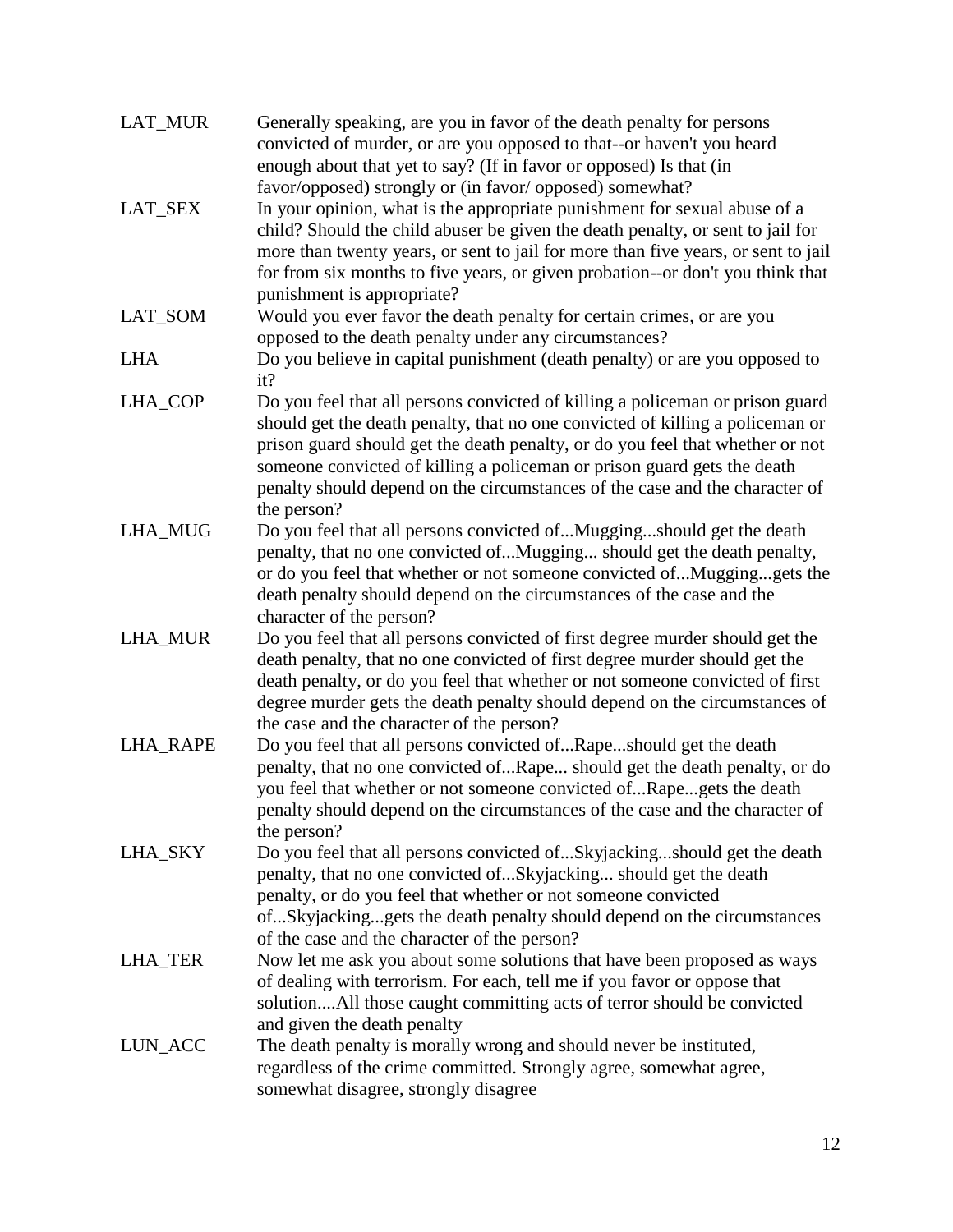| NBC_APP         | From what you know, do you think that the death penalty is or is not applied<br>fairly?                                                                                                                                                                                                                                                                                                                                                                    |
|-----------------|------------------------------------------------------------------------------------------------------------------------------------------------------------------------------------------------------------------------------------------------------------------------------------------------------------------------------------------------------------------------------------------------------------------------------------------------------------|
| NBC_CON         | (Let me read you a number of different proposals people have made about<br>how to change the U.S. (United States) Constitution. For each proposal,<br>please tell me whether you would favor or oppose this change in the<br>Constitution.) Amending the Constitution to outlaw the death penalty as<br>cruel and unusual punishment Would you favor or oppose this change in<br>the Constitution?                                                         |
| NBC_DRUG        | In cases where death is caused from the use of drugs, would you favor or<br>oppose the death penalty for the drug dealer who supplied the drugs?                                                                                                                                                                                                                                                                                                           |
| NBC_FAV         | Do you strongly favor, favor, oppose or strongly oppose the death penalty<br>for persons convicted of murder?                                                                                                                                                                                                                                                                                                                                              |
| NBC_MOR         | RC05B (I'd like to read you a list of changes that have been proposed and<br>for each one I read, I'd like you to tell me whether you strongly favor,<br>somewhat favor, somewhat oppose, or strongly oppose that change.)<br>Impose the death penalty in more criminal cases.                                                                                                                                                                             |
| NBC_MUR         | Do you favor or oppose the death penalty for persons convicted of murder?                                                                                                                                                                                                                                                                                                                                                                                  |
| NBC_OJ          | If O.J. Simpson is found guilty of the murders of Nicole Brown Simpson<br>(his ex-wife) and Ron Goldman, do you think he should be sentenced to the<br>death penalty?                                                                                                                                                                                                                                                                                      |
| NBC_UNA         | If Ted Kaczynski, the man on trial for being the so-called Unabomber, is<br>convicted, do you feel that he should or should not be given the death<br>penalty?                                                                                                                                                                                                                                                                                             |
| NORC_WOR        | Do you think that having a death penalty for the worst crimes is a good idea<br>or are you against the death penalty?                                                                                                                                                                                                                                                                                                                                      |
| <b>NOR_18</b>   | QA30 Several hundred murders are committed each year by persons under<br>the age of 18. Taking this into consideration, do you favor or oppose the<br>death penalty for persons convicted of murder who were under the age of 18<br>when they committed the crime?                                                                                                                                                                                         |
| NOR_MUR         | Do you favor or oppose the death penalty for persons convicted of murder?                                                                                                                                                                                                                                                                                                                                                                                  |
| <b>OMNI_MUR</b> | Do you support the death penalty for persons convicted of first-degree<br>murder?                                                                                                                                                                                                                                                                                                                                                                          |
| ORC_AGA         | Are you in favor of the death penalty for persons convicted of the following<br>crimes?Against death penalty                                                                                                                                                                                                                                                                                                                                               |
| ORC_CRU         | As you may know, according to the US (United States) Constitution, any<br>punishment that is considered 'cruel and unusual' cannot be used on people<br>convicted of any crime. Do you consider the death penalty to be a cruel and<br>unusual punishment, or don't you feel that way?                                                                                                                                                                     |
| ORC_HIJ         | Are you in favor of the death penalty for persons convicted of the following<br>crimes?Hijacking of an airplane                                                                                                                                                                                                                                                                                                                                            |
| ORC_KHA         | (Now here are some questions about Khalid Sheik Mohammed who may be<br>responsible for planning the 9/11 (September 11, 2001 terrorist) attacks (on<br>the World Trade Center and the Pentagon) and who is now in custody at a<br>US (United States) military prison in another country.)If Khalid Sheik<br>Mohammed is found guilty of planning the 9/11 attacks, which of the<br>following statements best describes your view?You generally support the |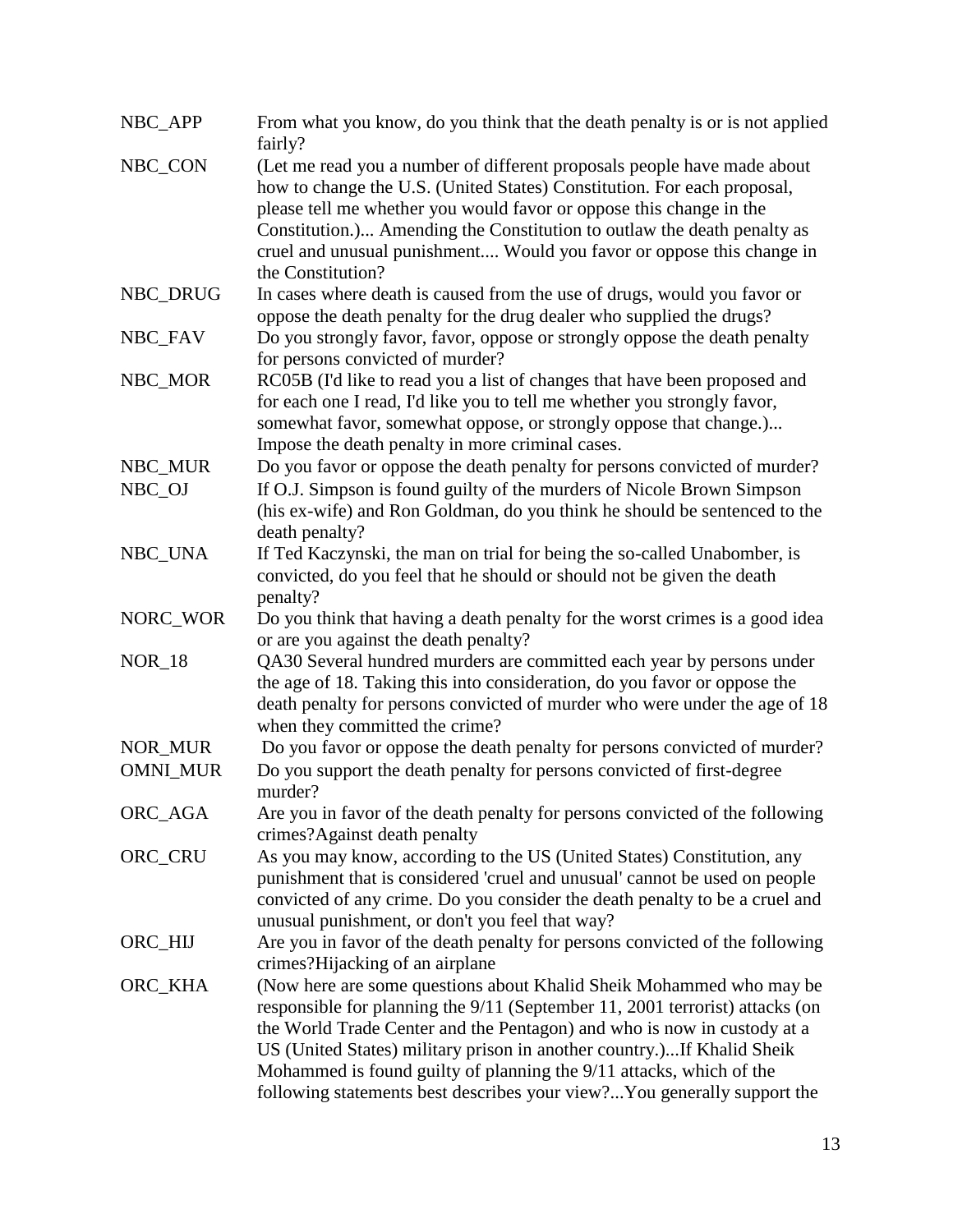|                | death penalty and believe he should be executed if he is found guilty. You<br>generally oppose the death penalty, but believe he should be executed in this<br>case if he is found guilty. You generally oppose the death penalty and                                                                                                                                                       |
|----------------|---------------------------------------------------------------------------------------------------------------------------------------------------------------------------------------------------------------------------------------------------------------------------------------------------------------------------------------------------------------------------------------------|
|                | believe he should not be executed if he is found guilty.                                                                                                                                                                                                                                                                                                                                    |
| ORC_KID        | Are you in favor of the death penalty for persons convicted of the following<br>crimes?Kidnapping                                                                                                                                                                                                                                                                                           |
| ORC_LIF        | If you could choose between the following two approaches, which do you<br>think is the better penalty for murder--the death penalty, or life<br>imprisonment, with absolutely no possibility of parole?                                                                                                                                                                                     |
| ORC_MUR        | Do you favor the death penalty?                                                                                                                                                                                                                                                                                                                                                             |
| ORC_OTH        | Are you in favor of the death penalty for persons convicted of the following<br>crimes?Other crimes                                                                                                                                                                                                                                                                                         |
| ORC_POL        | Are you in favor of the death penalty for persons convicted of the following<br>crimes?Murder of police officer                                                                                                                                                                                                                                                                             |
| ORC_ZAC        | Now thinking about Zacarias Moussaoui, the man charged with crimes<br>associated with terrorism, which sentence do you think Moussaoui should<br>get for this crime--the death penalty, or life imprisonment with absolutely no<br>possibility of parole?                                                                                                                                   |
| PC_CRM         | Do you support or oppose the death penalty for major drug dealers? And do<br>you strongly support/oppose or only somewhat support/oppose?                                                                                                                                                                                                                                                   |
| PENN_MUR       | (For each of these proposals, please tell me whether you favor or oppose<br>them.) Do you favor or oppose instituting the death penalty for first-degree<br>murder?                                                                                                                                                                                                                         |
| POS_FAV        | And, do you favor or oppose the death penalty for convicted murderers? (If<br>favor/oppose, ask:) Do you strongly favor/oppose or just somewhat<br>favor/oppose?                                                                                                                                                                                                                            |
| PPR_DP         | Which one of the following four statements comes closest to your opinion of<br>who should be subject to the death penaltyonly those convicted of murder,<br>only those convicted of the most brutal murders, mass murders and serial<br>killings, all those convicted of murder, other especially violent crimes and<br>major drug dealing or do you oppose the death penalty in all cases? |
| PPR_MUR        | In moving on to another topic, do you favor or oppose the death penalty for<br>persons convicted of murder?                                                                                                                                                                                                                                                                                 |
| PPR_MUR_Y<br>N | Are you in favor of the death penalty for persons convicted of murder?                                                                                                                                                                                                                                                                                                                      |
| PRRI_ACC       | (Next, I'm going to read you a series of statements about personal behavior.<br>Regardless of whether or not you think it should be legal, for each one,<br>please tell me whether you personally believe that it is morally acceptable or<br>morally wrong.)The death penaltyIs this morally acceptable, or morally<br>wrong?                                                              |
| PRRI FAV       | (Do you favor or oppose the following issues?Strongly favor, favor,<br>oppose, strongly oppose)The death penalty for persons convicted of<br>murder.                                                                                                                                                                                                                                        |
| PRRI_LIF       | Which punishment do you prefer for people convicted of murder--the death<br>penalty or life in prison with no chance of parole?                                                                                                                                                                                                                                                             |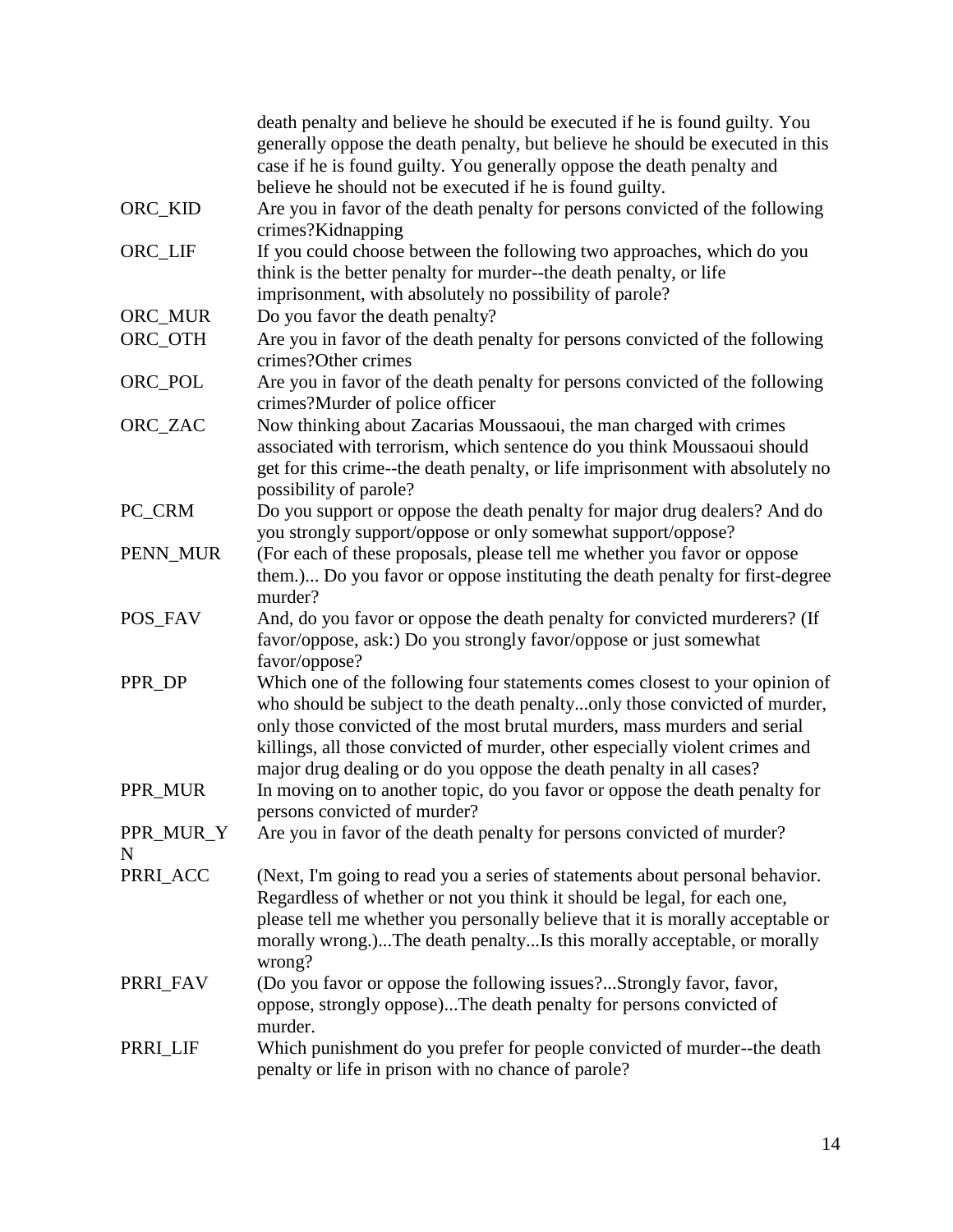| PRRI_MUR       | Now, I'd like to get your views on some other issues that are being discussed<br>in the country today. All in all, do you strongly favor, favor, oppose, or                                                                                                                                                                                                                                                                                                                 |
|----------------|-----------------------------------------------------------------------------------------------------------------------------------------------------------------------------------------------------------------------------------------------------------------------------------------------------------------------------------------------------------------------------------------------------------------------------------------------------------------------------|
|                | strongly opposethe death penalty for persons convicted of murder?                                                                                                                                                                                                                                                                                                                                                                                                           |
| PRRI_SUP       | And all in all, do you strongly favor, favor, oppose, or strongly opposethe<br>death penalty for persons convicted of murder?                                                                                                                                                                                                                                                                                                                                               |
| PSR_ACC        | Please tell me whether you would generally favor or oppose the death<br>penalty for murder in each case of the following circumstances. If the<br>convicted person was only an accomplice to the person who actually did<br>the killing would you favor or oppose the death penalty?                                                                                                                                                                                        |
| PSR_APP        | Generally speaking, do you believe the death penalty is applied fairly or<br>unfairly in this country today?                                                                                                                                                                                                                                                                                                                                                                |
| PSR_BLK        | As I read off each of the following statements would you tell me if you<br>agree or disagree with it A black person is more likely than a white person<br>to receive the death penalty for the same crime.                                                                                                                                                                                                                                                                  |
| PSR_DET        | Whatever your position on the death penalty, do you think it is a major<br>deterrent to violent crime, a minor deterrent, or not a deterrent at all?                                                                                                                                                                                                                                                                                                                        |
| PSR_EVERIN     | Since the death penalty was reinstated in the 1970s, do you think many<br>innocent people have been wrongly executed, only some, very few, or none?                                                                                                                                                                                                                                                                                                                         |
| PSR_FAV        | Do you strongly favor, favor, oppose or strongly oppose the death penalty<br>for persons convicted of murder?                                                                                                                                                                                                                                                                                                                                                               |
| PSR_LVL        | I have some questions about the death penalty. Which of the following four<br>choices comes closest to your opinion about who should be subject to the<br>death penalty? Should it be used forall those convicted of murder, other<br>especially violent crimes, and major drug dealing, limited to those convicted<br>of murder, further limited to cases of the most brutal murders, mass murders<br>and serial killing, or do you oppose the death penalty in all cases? |
| PSR_MAN        | In general, do you favor or oppose the death penalty for a man convicted of<br>murder?                                                                                                                                                                                                                                                                                                                                                                                      |
| PSR_MUR        | Do you favor or opposethe death penalty for persons convicted of murder?                                                                                                                                                                                                                                                                                                                                                                                                    |
| PSR_TEEN       | (Please tell me whether you would generally favor or oppose the death<br>penalty for murder in each of the following circumstances.) If the convicted<br>person wasa young teenager at the time of the crime, would you favor or<br>oppose the death penalty?                                                                                                                                                                                                               |
| PSR_TIM        | Timothy McVeigh, who was sentenced to death for murder in the Oklahoma<br>City bombing case, is scheduled to be executed by lethal injection. Do you<br>personally favor or oppose the death penalty for Timothy McVeigh?                                                                                                                                                                                                                                                   |
| PSR_WOM        | In general, do you favor or oppose the death penalty for a woman convicted<br>of murder?                                                                                                                                                                                                                                                                                                                                                                                    |
| <b>QUI_LIF</b> | Which punishment do you prefer for people convicted of murder--the death<br>penalty or life in prison with no chance of parole?                                                                                                                                                                                                                                                                                                                                             |
| <b>QUI_MEN</b> | In general do you agree or disagree with the decision that banned the death<br>penalty for the mentally retarded?                                                                                                                                                                                                                                                                                                                                                           |
| <b>QUI_MUR</b> | Do you favor or oppose the death penalty for persons convicted of murder?                                                                                                                                                                                                                                                                                                                                                                                                   |
| <b>RBI_MOR</b> | Now, I'd like to get your views on some issues that are being discussed in<br>this country today. All in all, do you strongly favor, favor, oppose, or<br>strongly opposethe death penalty for persons convicted of murder?                                                                                                                                                                                                                                                 |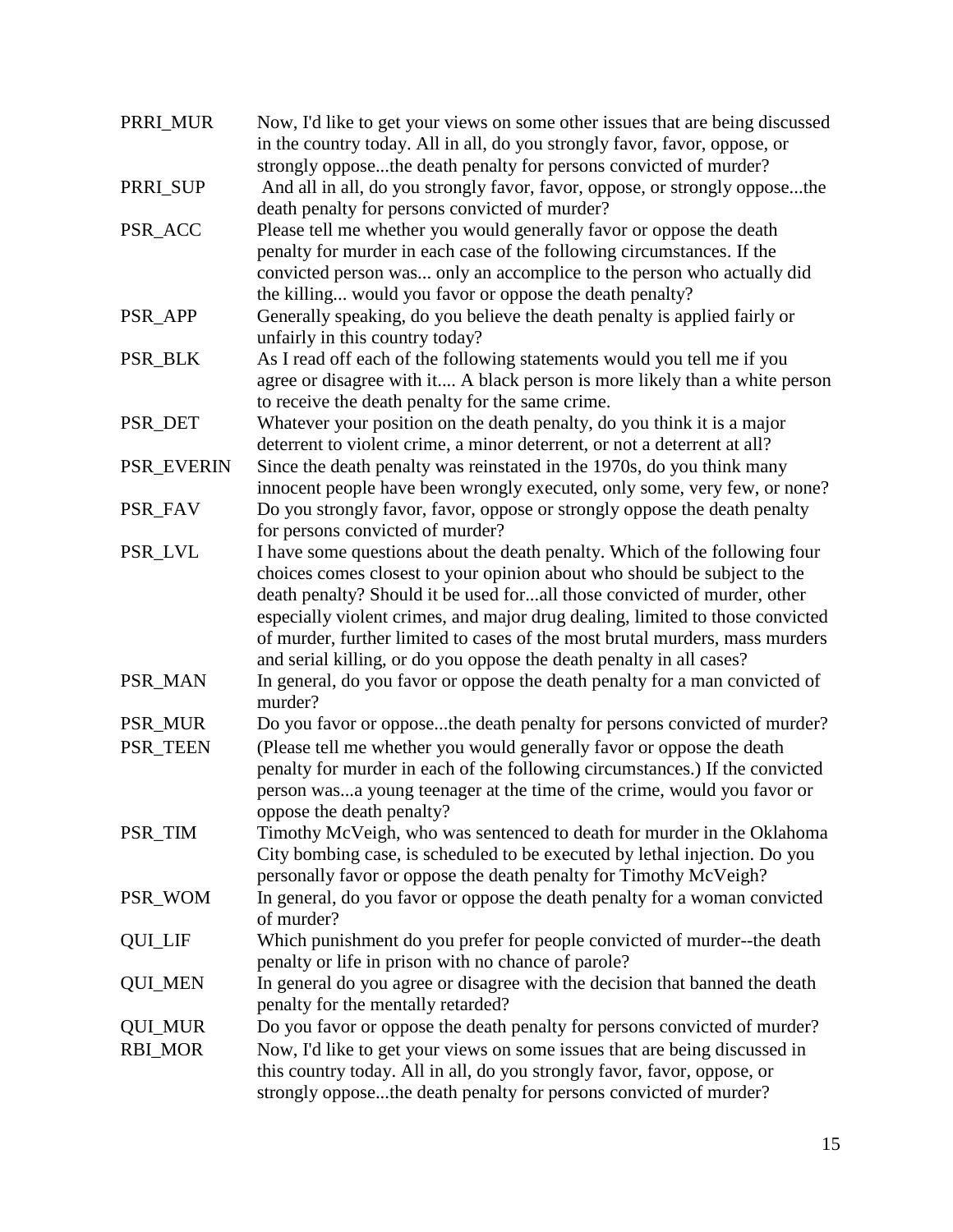| <b>RBI_MUR</b> | Now a few questions about some legal issues that are pending before courts<br>and legislatures around the country. Do you believe that the death penalty<br>should ever be imposed for serious crimes or do you believe the death                                                                                                                                                                                                                                                                                                                 |
|----------------|---------------------------------------------------------------------------------------------------------------------------------------------------------------------------------------------------------------------------------------------------------------------------------------------------------------------------------------------------------------------------------------------------------------------------------------------------------------------------------------------------------------------------------------------------|
| RF_DETER       | penalty should never be used?<br>Does the death penalty discourage murder?                                                                                                                                                                                                                                                                                                                                                                                                                                                                        |
|                |                                                                                                                                                                                                                                                                                                                                                                                                                                                                                                                                                   |
| RF_MUR         | Do you favor or oppose the following policies? The death penalty for                                                                                                                                                                                                                                                                                                                                                                                                                                                                              |
| ROP_ARM        | persons convicted of murder.<br>Opinions differ as to whether there should be a death penalty for certain<br>very serious crimes, or whether there should not be a death penalty for any<br>crime, no matter how serious it is. How do you feel--are you in favor of the<br>death penalty for certain crimes, or opposed to the death penalty under any<br>circumstances? (If favor death penalty:) For which of these crimes, if any,<br>would you favor the death penalty?armed robbery that results in death E.<br>Favor the death penalty for |
| ROP_ARS        | Opinions differ as to whether there should be a death penalty for certain<br>very serious crimes, or whether there should not be a death penalty for any<br>crime, no matter how serious it is. How do you feel--are you in favor of the<br>death penalty for certain crimes, or opposed to the death penalty under any<br>circumstances? (If favor death penalty:) For which of these crimes, if any,<br>would you favor the death penalty? arson that results in death J. Favor the<br>death penalty for                                        |
| ROP_CON        | Opinions differ as to whether there should be a death penalty for certain<br>very serious crimes, or whether there should not be a death penalty for any<br>crime, no matter how serious it is. How do you feel--are you in favor of the<br>death penalty for certain crimes, or opposed to the death penalty under any<br>circumstances? (If favor death penalty:) For which of these crimes, if any,<br>would you favor the death penalty?a paid killing D. Favor the death penalty<br>for                                                      |
| ROP_HIJ        | Opinions differ as to whether there should be a death penalty for certain<br>very serious crimes, or whether there should not be a death penalty for any<br>crime, no matter how serious it is. How do you feel--are you in favor of the<br>death penalty for certain crimes, or opposed to the death penalty under any<br>circumstances? (If favor death penalty:) For which of these crimes, if any,<br>would you favor the death penalty?hijacking a plane that results in death I.<br>Favor the death penalty for                             |
| <b>ROP KID</b> | Opinions differ as to whether there should be a death penalty for certain<br>very serious crimes, or whether there should not be a death penalty for any<br>crime, no matter how serious it is. How do you feel--are you in favor of the<br>death penalty for certain crimes, or opposed to the death penalty under any<br>circumstances? (If favor death penalty:) For which of these crimes, if any,<br>would you favor the death penalty?kidnapping when the victim is killed H.<br>Favor the death penalty for                                |
| ROP_MUR        | Opinions differ as to whether there should be a death penalty for certain<br>very serious crimes, or whether there should not be a death penalty for any<br>crime, no matter how serious it is. How do you feel--are you in favor of the<br>death penalty for certain crimes, or opposed to the death penalty under any                                                                                                                                                                                                                           |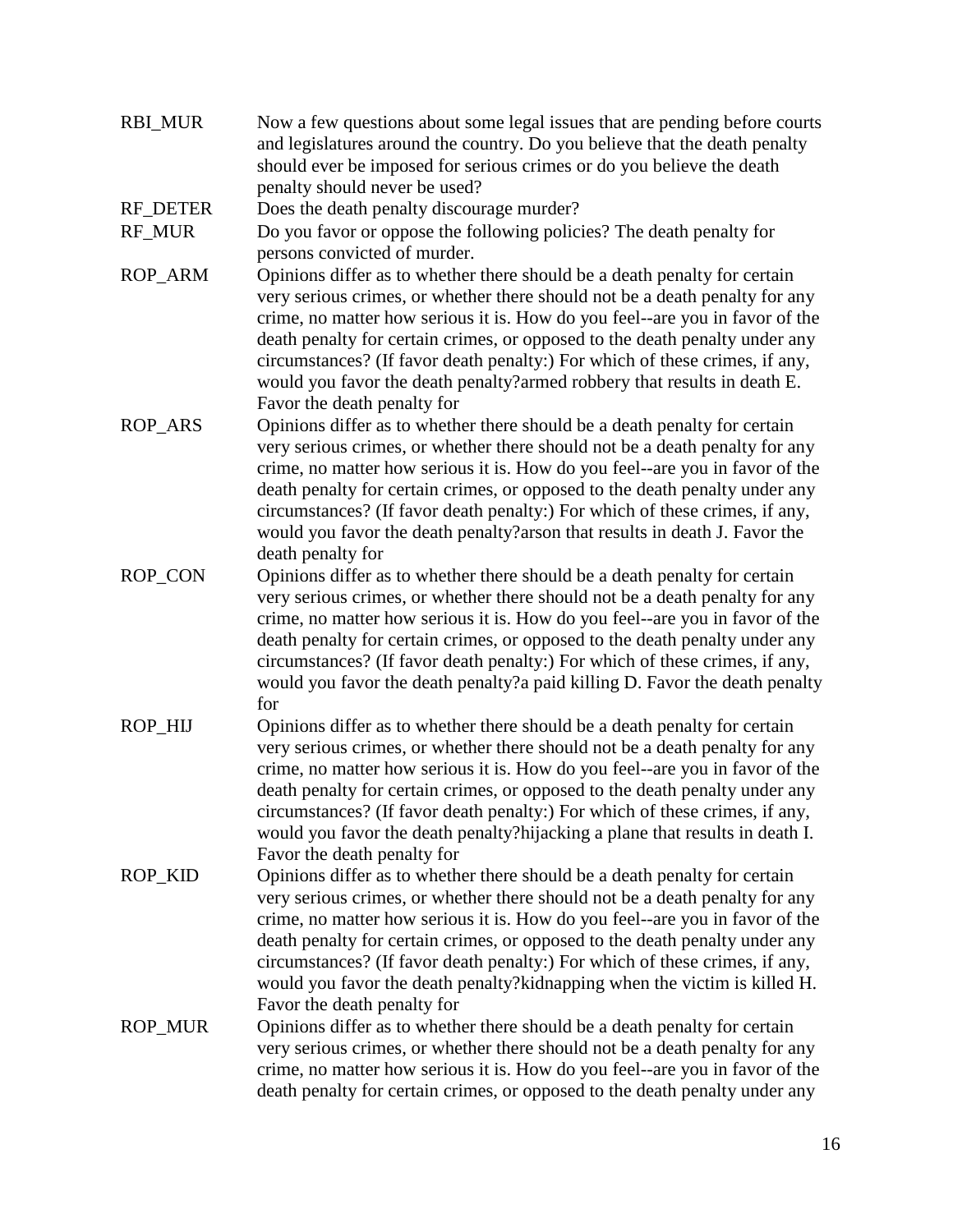| <b>ROP OPP</b>     | circumstances? (If favor death penalty:) For which of these crimes, if any,<br>would you favor the death penalty?in death F. Favor the death penalty for<br>Opinions differ as to whether there should be a death penalty for certain<br>very serious crimes, or whether there should not be a death penalty for any<br>crime, no matter how serious it is. How do you feel--are you in favor of the                                                                                                                                                                                                                                 |
|--------------------|--------------------------------------------------------------------------------------------------------------------------------------------------------------------------------------------------------------------------------------------------------------------------------------------------------------------------------------------------------------------------------------------------------------------------------------------------------------------------------------------------------------------------------------------------------------------------------------------------------------------------------------|
| <b>ROP POL</b>     | death penalty for certain crimes, or opposed to the death penalty under any<br>circumstances? (If favor death penalty, ask:) For which of these crimes, if<br>any, would you favor the death penalty? Oppose death penalty<br>Opinions differ as to whether there should be a death penalty for certain<br>very serious crimes, or whether there should not be a death penalty for any<br>crime, no matter how serious it is. How do you feel--are you in favor of the<br>death penalty for certain crimes, or opposed to the death penalty under any<br>circumstances? (If favor death penalty:) For which of these crimes, if any, |
| ROP_PUB            | would you favor the death penalty?the killing of a policeman or prison guard<br>B. Favor the death penalty for<br>Opinions differ as to whether there should be a death penalty for certain<br>very serious crimes, or whether there should not be a death penalty for any<br>crime, no matter how serious it is. How do you feel--are you in favor of the                                                                                                                                                                                                                                                                           |
| <b>ROP_TRE</b>     | death penalty for certain crimes, or opposed to the death penalty under any<br>circumstances? (If favor death penalty:) For which of these crimes, if any,<br>would you favor the death penalty?assassinating a high public official G.<br>Favor the death penalty for blowing up a government building that results<br>Opinions differ as to whether there should be a death penalty for certain                                                                                                                                                                                                                                    |
|                    | very serious crimes, or whether there should not be a death penalty for any<br>crime, no matter how serious it is. How do you feel--are you in favor of the<br>death penalty for certain crimes, or opposed to the death penalty under any<br>circumstances? (If favor death penalty:) For which of these crimes, if any,<br>would you favor the death penalty?treason, espionage Favor the death<br>penalty for                                                                                                                                                                                                                     |
| <b>STAR_FAV</b>    | Do you favor or oppose the death penalty for persons convicted of murder?<br>(If favor/oppose ask:) And is that strongly or somewhat (favor/oppose)?                                                                                                                                                                                                                                                                                                                                                                                                                                                                                 |
| <b>STA_MUR</b>     | Now, thinking about the death penalty. Do you favor or oppose the death<br>penalty for people convicted of murder?                                                                                                                                                                                                                                                                                                                                                                                                                                                                                                                   |
| STA_RAP            | Do you favor or oppose the death penalty for people convicted of rape of an<br>adult?                                                                                                                                                                                                                                                                                                                                                                                                                                                                                                                                                |
| STA_RET            | Some people feel that there is nothing wrong with imposing the death<br>penalty on persons who are mentally retarded, depending on the<br>circumstances. Others feel that the death penalty should never be imposed<br>on persons who are mentally retarded under any circumstances. Which of<br>these views comes closest to your own?                                                                                                                                                                                                                                                                                              |
| STA_SEX            | Do you favor or oppose the death penalty for people convicted of sexual<br>abuse of a child?                                                                                                                                                                                                                                                                                                                                                                                                                                                                                                                                         |
| TNS_MUR<br>WAS_ACC | Are you personally in favor or against the use of the death penalty?<br>(I'm going to read you a list of issues. For each one, please tell me whether<br>you think of it as a 'moral' issue involving your beliefs about what is morally                                                                                                                                                                                                                                                                                                                                                                                             |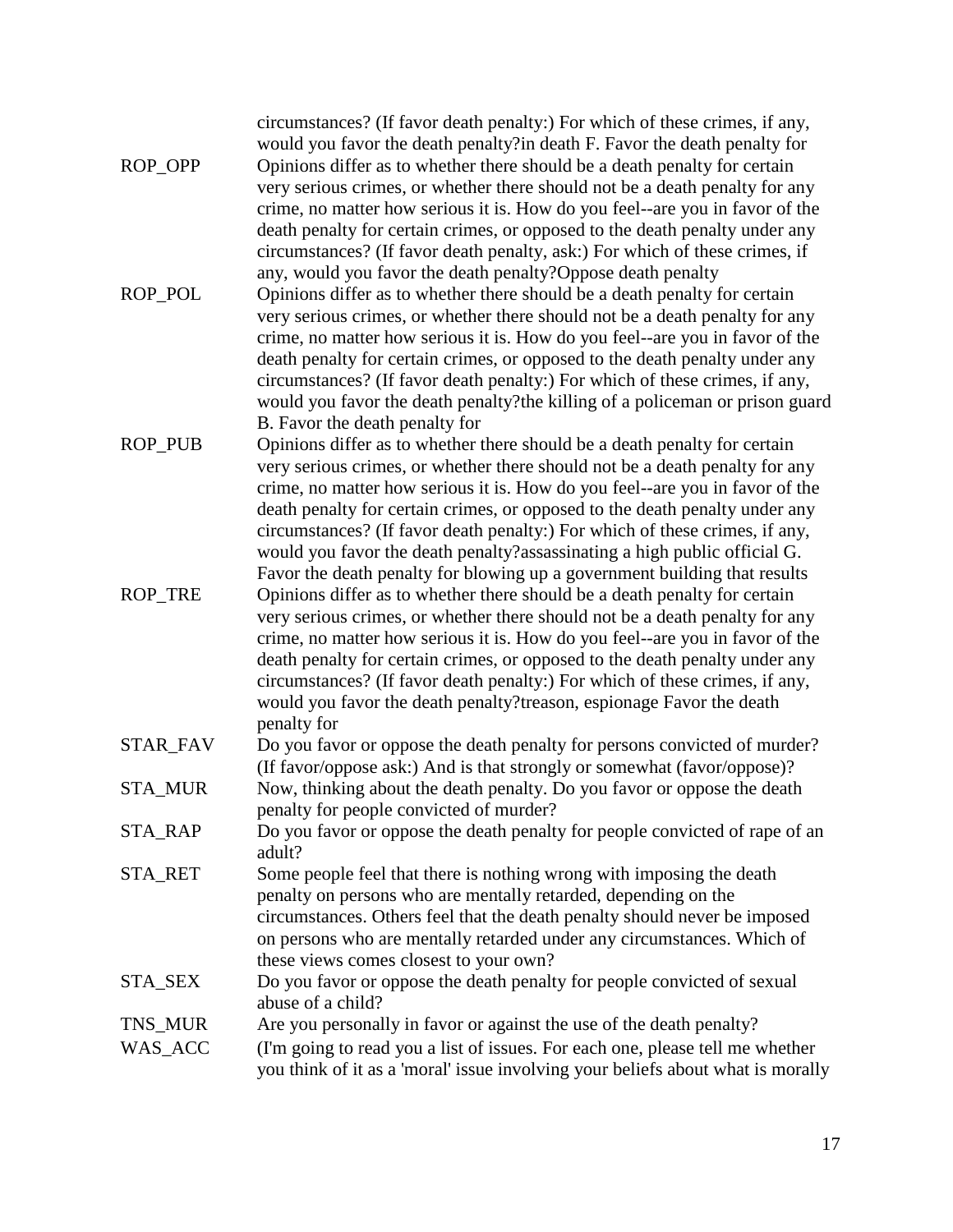|                | right and wrong or you don't think of it as a moral issue.) How aboutthe<br>death penalty?                                                   |
|----------------|----------------------------------------------------------------------------------------------------------------------------------------------|
| WAS_COC        | Do you think that people convicted of selling cocaine should be given the                                                                    |
|                | death penalty, life imprisonment, a long jail term, or a short jail term?                                                                    |
| <b>WAS_MUR</b> | Do you favor or oppose the death penalty for persons convicted of murder?                                                                    |
| WIR_CRM        | Do you feel there are any crimes that would justify the death penalty?                                                                       |
| WP_MUR         | Do you favor or oppose the death penalty for persons convicted of murder?                                                                    |
| YAN_ARM        | (Do you favor the death penalty for someone convicted of each of the                                                                         |
|                | following?) Armed robbery                                                                                                                    |
| YAN_BUR        | (Do you favor the death penalty for someone convicted of each of the                                                                         |
|                | following?) Burglarizing a home                                                                                                              |
| YAN_CRM        | (Do you favor the death penalty for someone convicted of each of the                                                                         |
|                | following?) Selling drugs to children                                                                                                        |
| YAN_DETER      | Do you think having the death penalty deters people from committing                                                                          |
|                | crimes, or don't you feel that way?                                                                                                          |
| YAN_HIJ        | Now I'd like to know how you feel about a number of important issues that                                                                    |
|                | face the country. Do you favor or oppose: Wider use of the death penalty for                                                                 |
| YAN_MUR        | certain crimes such as hijacking or the killing of a police officer<br>Do you favor or oppose the death penalty for individuals convicted of |
|                | serious crimes, such as murder?                                                                                                              |
| YAN_POL        | (Do you favor the death penalty for someone convicted of each of the                                                                         |
|                | following?) Murdering a police officer                                                                                                       |
| YAN_RAP        | (Do you favor the death penalty for someone convicted of each of the                                                                         |
|                | following?) Rape                                                                                                                             |
| YAN_RET        | Do you favor or oppose the death penalty for mentally retarded individuals                                                                   |
|                | convicted of serious crimes, such as murder?                                                                                                 |
| YAN_SEX        | (Do you favor the death penalty for someone convicted of each of the                                                                         |
|                | following?) Sexually molesting a child                                                                                                       |
| YAN_TIM        | As you know, Timothy McVeigh was convicted of murder in the Oklahoma                                                                         |
|                | City bombing. Do you think Timothy McVeigh should receive the death                                                                          |
|                | penalty, or not?                                                                                                                             |
| YSW_KID        | Now here are some statements which represent some traditional American                                                                       |
|                | values. Will you tell me for each one whether you strongly believe in this                                                                   |
|                | statement, partially believe it or don't believe it. The death penalty should be                                                             |
|                | restored for certain crimes like kidnapping or hijacking.                                                                                    |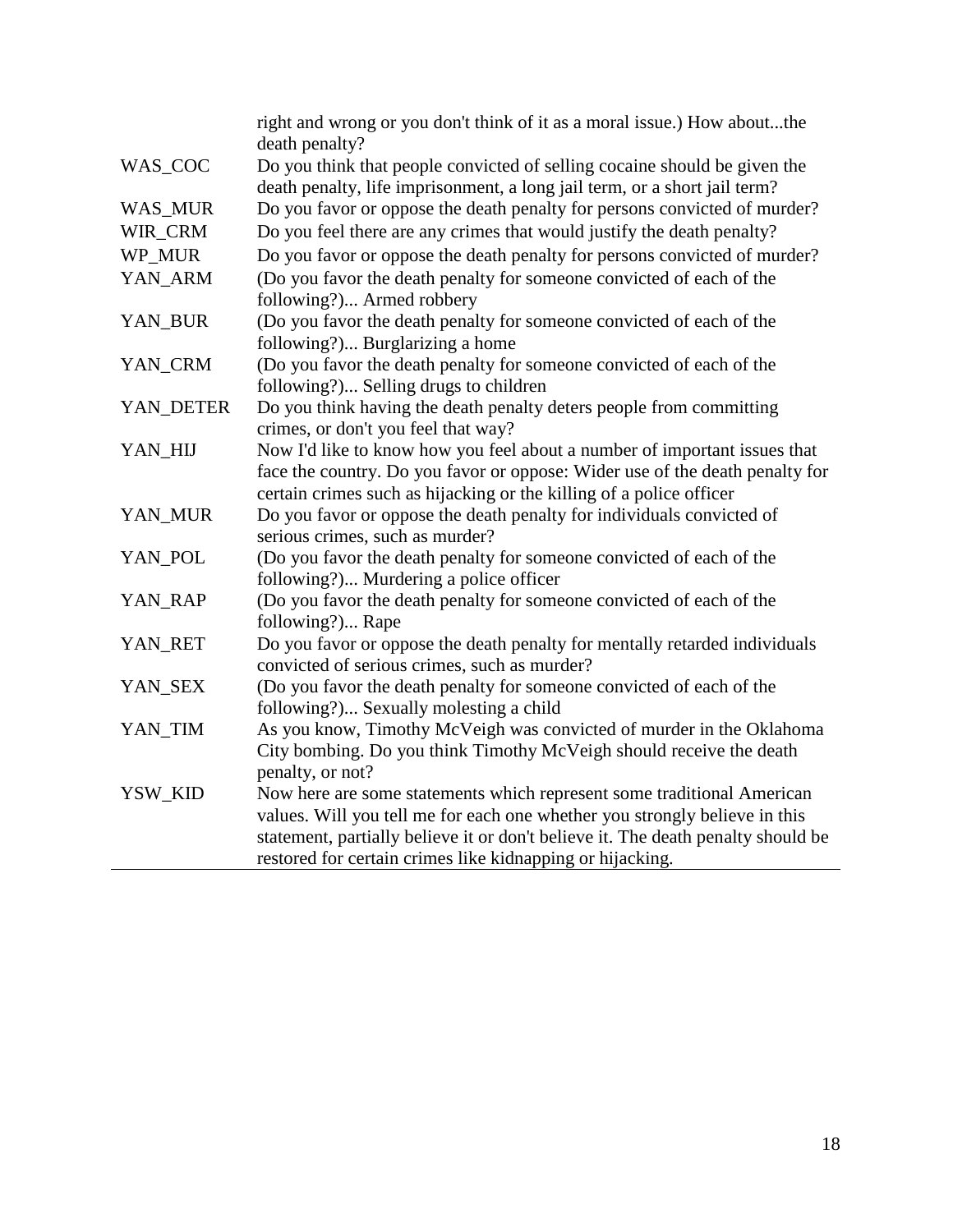Technical data from Wcalc concerning the construction of our index.

Estimation Report for File: C:\FB\DP\StatisticalPortrait\PublicOpinion\DPOpinionNov10.dta

488 records after date scan

Period: 1976 to 2015, 40 Time Points

Number of Series: 66

Exponential Smoothing: On

## Iteration History: Dimension 1

|               | Iter Convergence Criterion Items Reliability AlphaF AlphaB |       |     |              |  |
|---------------|------------------------------------------------------------|-------|-----|--------------|--|
|               | 1 .5934 .001 66                                            |       |     | .953.627.970 |  |
| $\mathcal{P}$ | .0161                                                      | .001  | 66  | .971.638.844 |  |
| 3             | .0036                                                      | . 001 | 66  | .971.626.855 |  |
| 4             | .0008                                                      | .001  | 66. | .971.624.857 |  |

Table 2. Loadings and descriptive variable information

| Vn             |          |                | Dim 1 | Dim 2<br>Variable Cases Loading Loading Mean Std Dev |        |        |
|----------------|----------|----------------|-------|------------------------------------------------------|--------|--------|
| $\mathbf 1$    | GAL MUR  | 25             | .956  | .000                                                 | 72.977 | 6.225  |
| $\overline{2}$ | NOR MUR  | 24             | .961  | .000                                                 | 73.584 | 4.523  |
| 20             | GAL LIFE | 16             | .845  | .000                                                 | 57.509 | 5.245  |
| 49             | GAL ACC  | 15             | .773  | .000                                                 | 69.209 | 3.048  |
| 39             | PSR MUR  | 10             | .921  | .000                                                 | 71.596 | 5.188  |
| 43             | GAL OFT  | 13             | .622  | .000                                                 | 72.984 | 8.387  |
| 53             | GAL APP  | 10             | .674  | .000                                                 | 59.660 | 2.880  |
| 15             | AWP MUR  | $8\,$          | .821  | .000                                                 | 73.427 | 5.659  |
| 13             | NBC MUR  | $\overline{7}$ | .929  | .000                                                 | 75.286 | 3.107  |
| 17             | ABC MUR  | $\epsilon$     | .957  | .000                                                 | 72.188 | 5.904  |
| 29             | CBS MUR  | 6              | .901  | .000                                                 | 70.413 | 6.221  |
| 26             | CNY MUR  | 5              | .917  | .000                                                 | 73.071 | 4.169  |
| 64             | FOX MUR  | 5              | .893  | .000                                                 | 75.729 | 2.154  |
| 19             | GAL DET  | 5              | .876  | .000                                                 | 51.694 | 13.886 |
| 10             | GAL RAPE | $\overline{4}$ | .953  | .000                                                 | 45.578 | 7.249  |
| 37             | PSR LVL  | $\overline{4}$ | .853  | .000                                                 | 40.117 | 8.053  |
| 27             | YAN MUR  | $\overline{4}$ | .792  | .000                                                 | 81.066 | 1.369  |
| 44             | ABC LIFE | 3              | 1.000 | .000                                                 | 49.705 | 3.579  |
| 59             | PSR FAV  | $\mathfrak{Z}$ | .999  | .000                                                 | 62.582 | 2.890  |
| 51             | HAR MUR  | 3              | .974  | .000                                                 | 71.084 | 2.130  |
| 11             | GAL SKY  | $\overline{4}$ | .715  | .000                                                 | 41.696 | 10.683 |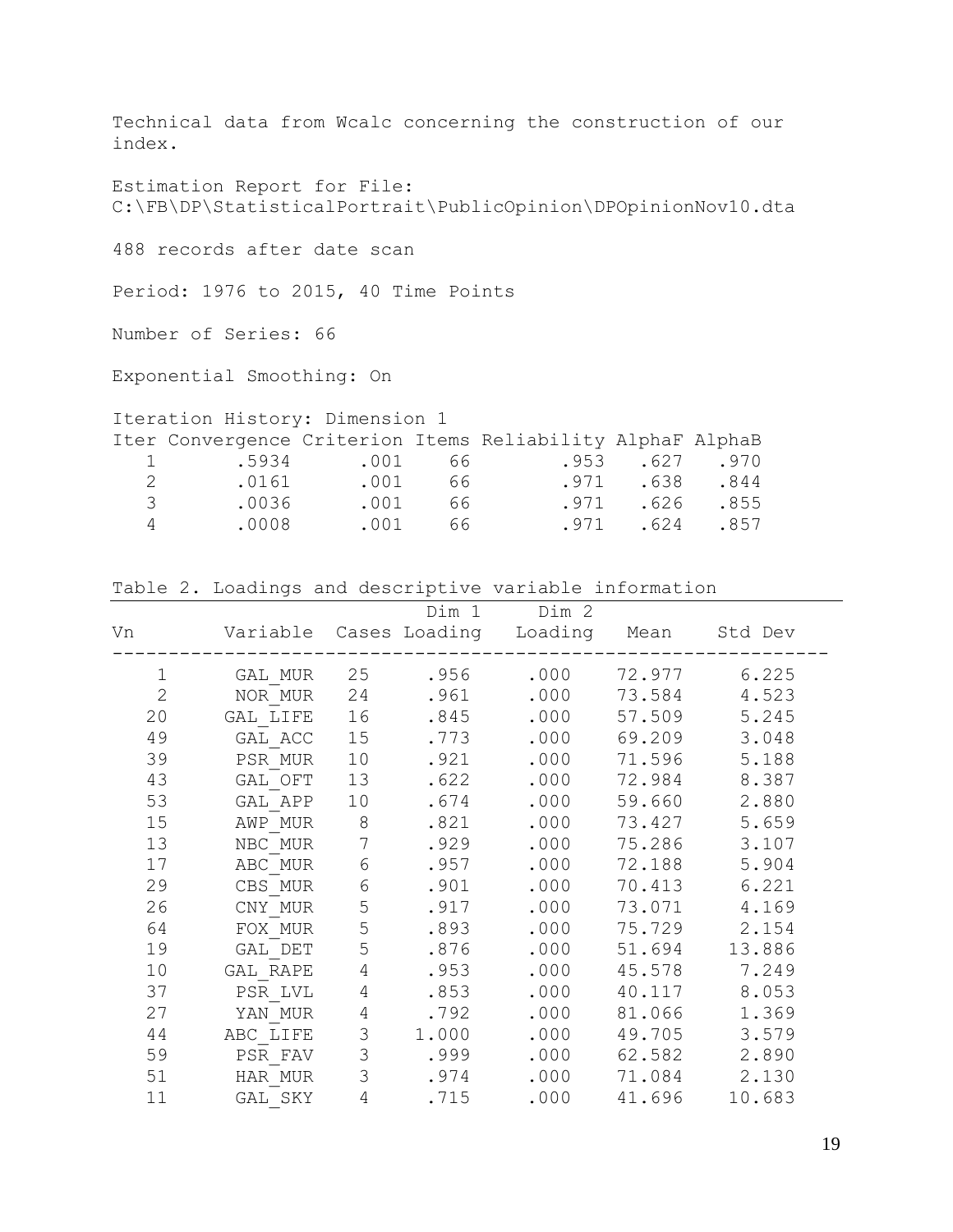| 55             | GAL EVRIN5 | 3              | .940     | .000 | 29.676 | 5.195  |
|----------------|------------|----------------|----------|------|--------|--------|
| 33             | CBS LIFE   | $\sqrt{4}$     | .639     | .000 | 58.090 | 5.421  |
| 65             | CBS LIF    | $\mathfrak{Z}$ | .844     | .000 | 45.529 | 17.614 |
| 18             | GAL BLK    | 3              | .788     | .000 | 52.719 | 3.957  |
| 7              | CNY ANY    | 3              | .755     | .000 | 78.220 | 1.720  |
| 34             | GAL TIM    | 3              | .702     | .000 | 68.640 | 10.399 |
| 3              | HAR DETEF  | $\overline{2}$ | 1.000    | .000 | 48.453 | 6.284  |
| $\,8\,$        | LHA TER    | $\overline{2}$ | 1.000    | .000 | 72.283 | 8.329  |
| 12             | GAL TRE    | $\overline{2}$ | 1.000    | .000 | 43.089 | 1.229  |
| 14             | LAT        | $\mathbf{2}$   | 1.000    | .000 | 71.961 | 3.829  |
| 24             | GAL SPY    | $\overline{2}$ | 1.000    | .000 | 48.089 | 2.437  |
| 25             | CPS MUR    | $\overline{2}$ | 1.000    | .000 | 80.198 | .653   |
| 28             | CBS DET    | $\overline{2}$ | 1.000    | .000 | 56.291 | 9.100  |
| 31             | GAL EXT    | $\mathbf{2}$   | 1.000    | .000 | 58.141 | 5.016  |
| 32             | HTR        | $\overline{2}$ | 1.000    | .000 | 75.134 | .134   |
| 35             | GAL EVRIN  | $\overline{2}$ | 1.000    | .000 | 9.935  | 3.749  |
| 36             | PSR ACC    | $\overline{2}$ | 1.000    | .000 | 29.375 | 2.493  |
| 40             | CBS TIM    | $\mathbf{2}$   | 1.000    | .000 | 77.935 | .309   |
| 46             | HI EVIN    | $\mathbf{2}$   | 1.000    | .000 | 51.442 | 8.109  |
| 50             | HI MOR     | $\mathbf{2}$   | 1.000    | .000 | 35.677 | .193   |
| 56             | GAL PCT    | $\overline{2}$ | 1.000    | .000 | 60.548 | 1.408  |
| 58             | ORC LIF    | $\overline{2}$ | 1.000    | .000 | 51.257 | 2.278  |
| 62             | YAN HIJ    | $\overline{2}$ | 1.000    | .000 | 79.793 | 3.751  |
| 66             | GAL SAD    | $\overline{2}$ | 1.000    | .000 | 67.843 | 6.384  |
| 63             | ABC HER    | $\mathbf{2}$   | 1.000    | .000 | 34.024 | .351   |
| 21             | GAL POOR   | 3              | .549     | .000 | 34.374 | 2.215  |
| $\overline{4}$ | LHA        | $\sqrt{4}$     | .345     | .000 | 74.725 | 2.561  |
| 16             | GAL MAND   | 3              | .404     | .000 | 65.340 | 7.641  |
| 60             | PRRI LIF   | 3              | .385     | .000 | 46.408 | 3.232  |
| $\mathsf 9$    | ROP MUR    | $\sqrt{6}$     | .173     | .000 | 75.310 | 6.607  |
| 38             | PSR TIM    | 3              | .332     | .000 | 79.615 | 2.718  |
| 48             | AWP LIFE   | $\overline{4}$ | .245     | .000 | 51.971 | .921   |
| 54             | QUI MUR    | 3              | .215     | .000 | 68.944 | .914   |
| 57             | QUI LIF    | 4              | .026     | .000 | 50.275 | 2.110  |
| 5              | LHA COP    | 2              | $-1.000$ | .000 | 75.794 | 1.984  |
| $\epsilon$     | LHA MUR    | 2              | $-1.000$ | .000 | 73.262 | 2.210  |
| 23             | GAL PRES   | $\mathbf{2}$   | $-1.000$ | .000 | 62.963 | 2.324  |
| 30             | PSR TEEN   | $\mathbf{2}$   | $-1.000$ | .000 | 54.670 | 3.022  |
| 41             | GAL WOM    | $\mathbf{2}$   | $-1.000$ | .000 | 63.461 | 6.642  |
| 42             | WP MUR     | $\mathbf{2}$   | $-1.000$ | .000 | 72.396 | .521   |
| 47             | HTR MOR    | $\mathbf{2}$   | $-1.000$ | .000 | 47.448 | 15.190 |
| 52             | CBS PAR    | $\mathbf{2}$   | $-1.000$ | .000 | 50.000 | 3.571  |
| 61             | YAN DETER  | 2              | $-1.000$ | .000 | 58.985 | 12.594 |
| 22             | LAT MUR    | 3              | $-.910$  | .000 | 81.018 | 1.241  |
| 45             | HAR        | 3              | $-.965$  | .000 | 73.259 | 1.815  |

Dimension 1 Information